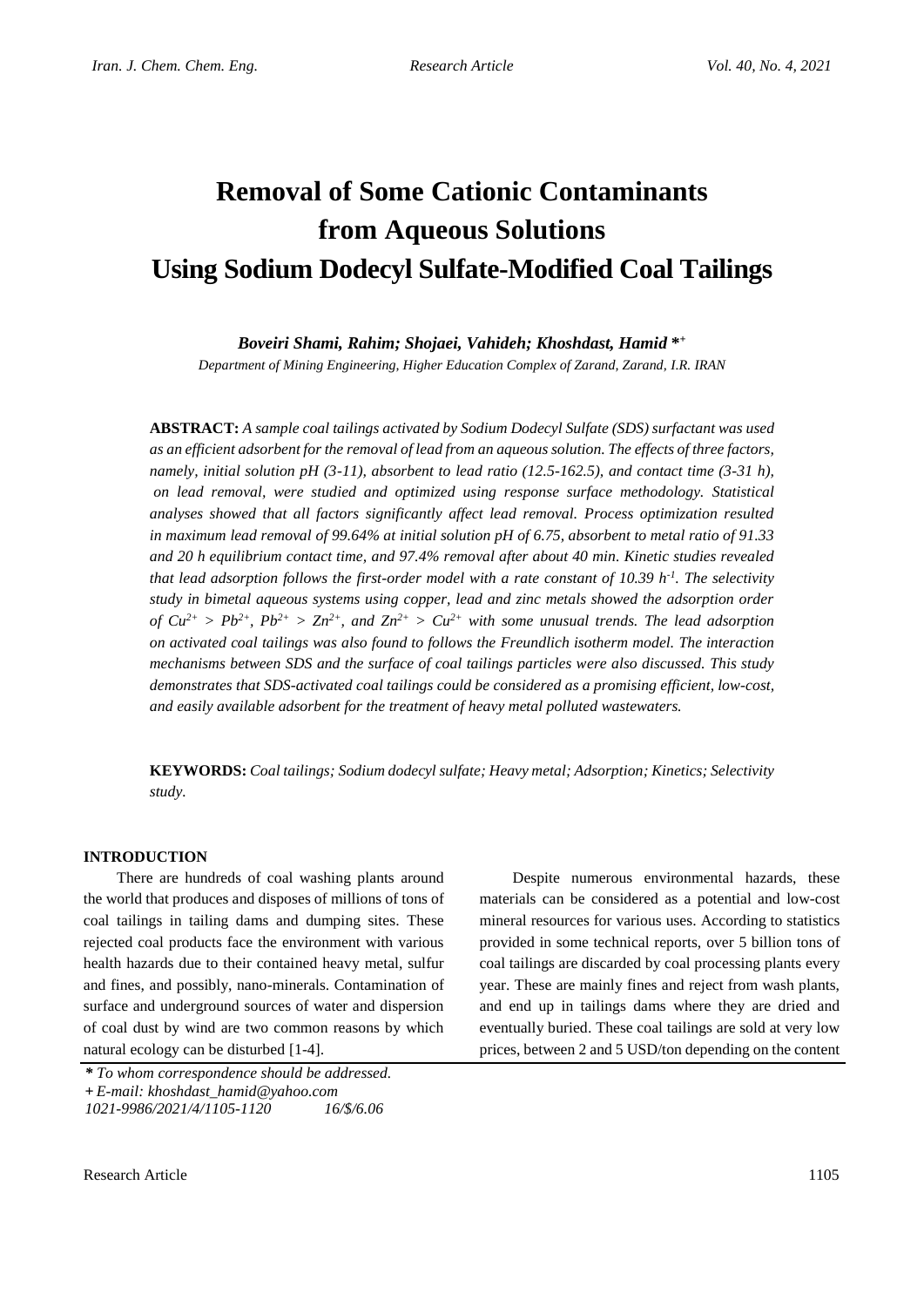of the coal, which usually varies between 20 and 40 percent; however, due to limited use and commercial customers, a significant portion of it is disposed of intact in the dam [5-9]. Hence, in the case of the development of efficient methods for recycling these materials, they would be of high added value. So far, there have been many attempts, either scientifically or experimentally, to reuse coal tailings. Reasons limiting such efforts may include high moisture content, large mineral-petrographic variation, fragmentation, and low energy characteristics [10]. Generally, methods developed for the recycling of coal tailings can be summarized as follows:

● Recovery of a combustible portion of coal tailings as low energy material for power plants and smelts: Some small companies, for example, produce low energy briquette for domestic consumption [11]; however, new technologies such as nature medium cyclone has aided the efficiency of such processes [12].

• Production of liquid fuels in the form of slurry: Such new fuels are shown to be efficient solutions for the recycling of coal tailings by some researchers. Coal-water slurry can be produced without any further additives [13] or in combination with different oils to improve their ignition characteristics [14].

● In agricultural applications as moisture preservative, soil modifier and fertilizer [15];

● Bio-production of gaseous fuels: *Opara et al.* [16], for example, investigated the production of bio-methane from coal wastes and suggested that these materials can be used as a commercially viable source for the production of methane fuel. Recently, *Zheng et al*. [17] used a microbial consortium derived from sewage sludge for the production of methane from a sample coal waste and showed that coal waste can be partially digested to bio-methane.

● In road construction as foundation materials, railway embankment and asphalt [18-20];

● Manufacture of construction materials such as cement [16], brick [22, 23] and concrete [24].

Today, a variety of methods have been developed to remove pollutants from aquatic environments. Among the various methods, absorption methods have attracted more attention than other methods due to the more well-known mechanism and variety of adsorbents, whose knowledge and technology of production is significantly increasing. In this regard, various absorbents have been studied so far, among which are various types of natural and synthetic zeolites [25-28], nanomaterials [29-36], and low-cost absorbents produced from agricultural wastes [37-41]. One of the new approaches in the production of adsorbents is a variety of composites that are produced by combining conventional adsorbents with each other or with a variety of polymers and surfactants [42-46]. The purpose of producing composites is to increase the adsorption capacity of the adsorbent, which is achieved by increasing the surface charge, specific adsorption surface, or both.

Sodium Dodecyl Sulfate (SDS) is a heteropolar surface active agent with a hydrophobic hydrocarbon chain and a polar head neutralized with the sodium ion. The high solubility and negative character of SDS have led to its widespread use in the detergent industry and the treatment of wastewater to remove contaminants. Sodium dodecyl sulfate can be used in various forms for heavy metal removal from aqueous solutions. Before Critical Micelle Concentration (CMC), SDS can collect heavy metal cations as a free solute anionic collector [47-51], and over CMC, SDS micelles can trap metal cations in the solution [52-55]. Sodium dodecyl sulfate can also interact with non-polar surfaces with the hydrocarbon chain through the physical forces and/or with polar surfaces with chemical bonding *via* its polar head. Therefore, SDS has been considered as an efficient surface modifier for the activation of different types of materials to improve their adsorption capacity. For example, the adsorption capacity enhancement of carbon material coated by SDS has been investigated by some researchers. The hydrocarbon chains of SDS can physically adsorb on the hydrophobic carbon surface *via* van der Waals bonding [56]. For example, it is shown that modification of activated carbon type absorbents with SDS can increase the adsorption of positively charged molecules such as methylene blue dye [57, 58] and heavy metals [59]. On the other hand, the polar head of SDS can chemically interact with special species at the surface of mineral particles and increase their adsorption capacity. Various researchers have used this phenomenon for surface modification of minerals [60-62] and inorganic nanoparticles [62-65].

As mentioned earlier, coal tailings are abundant mining waste that can be employed as an inexpensive and available absorber to remove environmental pollutants. Therefore, the aim of the present study is to present a potential solution to recycling coal wastes by applying the coating effect of sodium dodecyl sulfate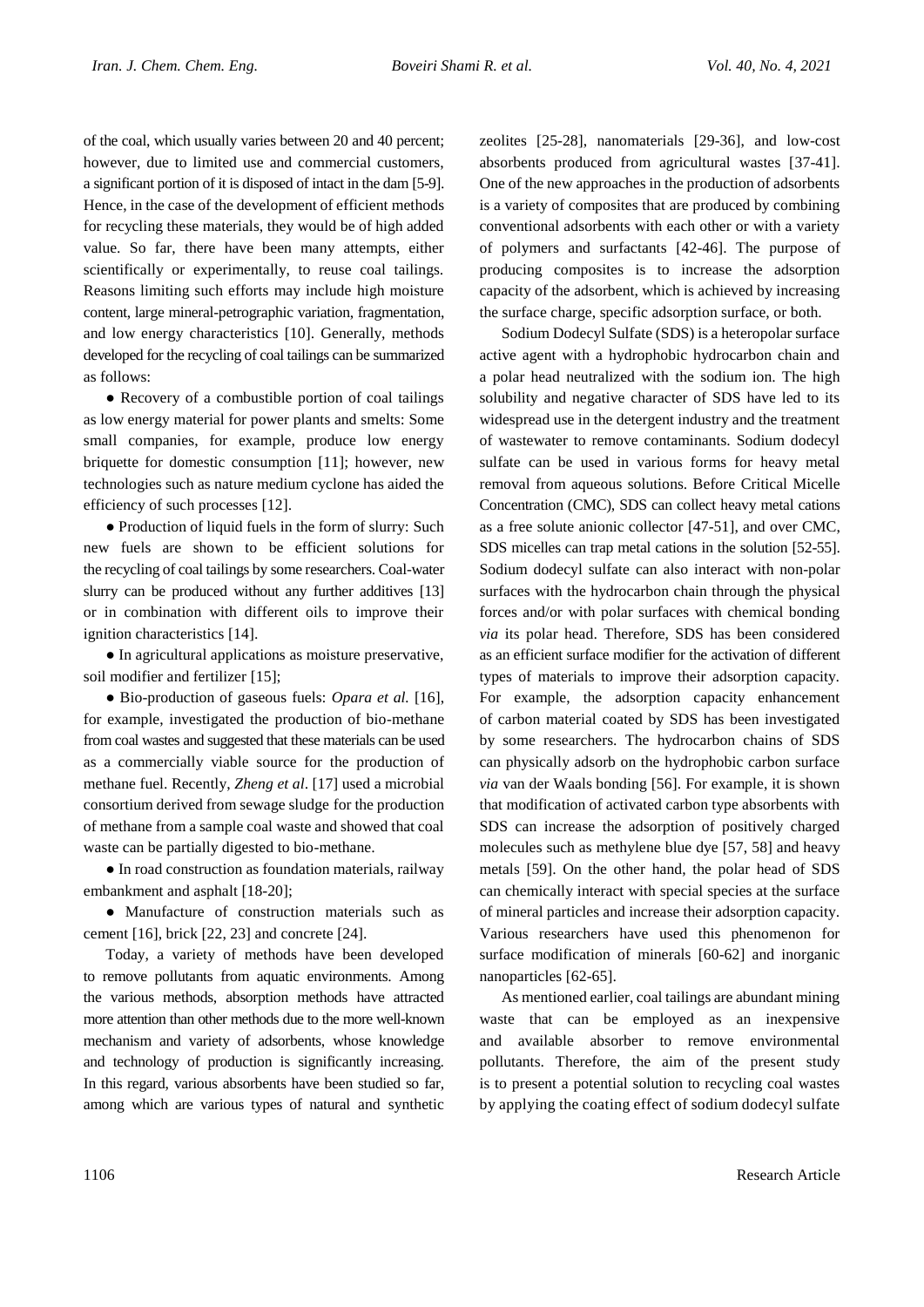to activate coal tailings as an efficient absorbent for removal of heavy metals from aqueous solutions. Moreover, the main and interaction effects of parameters influencing the removal efficiency, including initial solution pH, absorbent to metal ratio, and contact time were investigated using a systematic experimental design. The process was then modeled and optimized. Adsorption selectivity, kinetics, and mechanism were also evaluated.

# **EXPERIMENTAL SECTION**

#### *Coal tailings sample and reagents*

The studied coal tailing was carefully sampled from the tailings dam of Zarand Coal Washing Plant (Zarand, Iran). Particle size analysis revealed that 95% by weight of tailings sample is smaller than 100 μm with 72% ash content as indicated by ash analysis performed according to ASTM D 3174-73 Standard. Chemical analysis was conducted using X-Ray Fluorescence (XRF, Rigaku, NEX DE) spectrometer. Scanning electron microscopy (SEM, Tescan, Vega-II microscope) was also used to investigate the surface status of coal tailings before and after modification. Sodium Dodecyl Sulfate (SDS) reagent (with over 99% purity) was obtained from Merck. Metal salts including  $Pb(NO_3)_2$ ,  $Zn(NO_3)_2.6H_2O$ , and  $Cu(NO<sub>3</sub>)<sub>2</sub>·2.5H<sub>2</sub>O$ , and pH regulators including HCl and NaOH were also obtained from Merck and used with no further purification.

## *Adsorption variables and experimental design*

Different experimental designs are developed for the evaluation of the effect of operating variables on a process response. In this study, a Central Composite experimental Design (CCD) was used to evaluate the effects of some parameters, that frequently considered by many investigators, i.e. the initial solution pH, absorbent to metal (C/M) ratio, and contact time on lead removal from a synthetic aqueous environment as process response. Using the central composite design, both main effects, either linear or non-linear, and interaction effects can be recognized. In addition, CCDs are very powerful designs for process optimization and identification of optimum conditions under which maximum process efficiency can be obtained. The levels of variables studied are given in Table S1. The final experimental design used for adsorption tests is shown in Table 1.

## *Adsorption experiments and analyses*

In order to activate the coal tailings, 50 g of sample was first washed with distilled water, dried at 60°C, and added to 200 mL of concentrated SDS solution. The mixture was then left for 24 h on a magnetic stirrer set at 150 rpm. Afterward, the mixture was filtered, dried at 60°C, and kept in a cool and dry place for further use. For each batch adsorption experiment, 250 mL of an initial solution containing 100 ppm of lead ion and requisite amounts of activated coal waste was prepared at room temperature (about  $26\pm1^{\circ}$ C). After pH adjustment using 0.1 M HCl and 0.1 M NaOH, the solution was stirred with a magnetic stirrer at 200 rpm. After the desired contact time, the flasks were withdrawn from the magnetic stirrer and the mixture was filtered and the residual solution was analyzed for metal content. Selectivity studies were carried out in presence of Cu and Zn metals. The bimetal competitive adsorption tests were conducted using a solution containing an equal concentration of both metals. All other factors were kept constant under optimum conditions. At the end of each test, the solution was filtered and analyzed for metal content. Then, the selectivity coefficients were calculated by plotting selectivity curves. The process kinetics was investigated by a periodical sampling of solution during the optimum test. The adsorption models were also studied for metal solutions with different initial concentrations.

The metal content of the samples taken from the bulk solution was measured by an atomic absorption instrument (Varian model SperctAA 220, Mulgrave, Victoria). The removal efficiency of adsorption was calculated by:

$$
Removal, \% = \frac{(C_0 - C_e)}{C_0} \times 100
$$
 (1)

where  $C_0$  is the initial concentration of metal in the solution and  $C_{e}$  represents the final metal concentration at equilibrium time

## **RESULTS AND DISCUSSION**

#### *Sample characterization results*

The chemical analysis using XRF showed that the ash portion mostly includes Si and Al oxides (Table 2). The SEM image of tailings sample before and after modification by SDS is shown in Fig. 1. As seen, the tailings sample includes angular particles with no unusual surface pattern and excess void spaces. In presence of SDS, however, particles are attached to one another so that agglomerates are formed.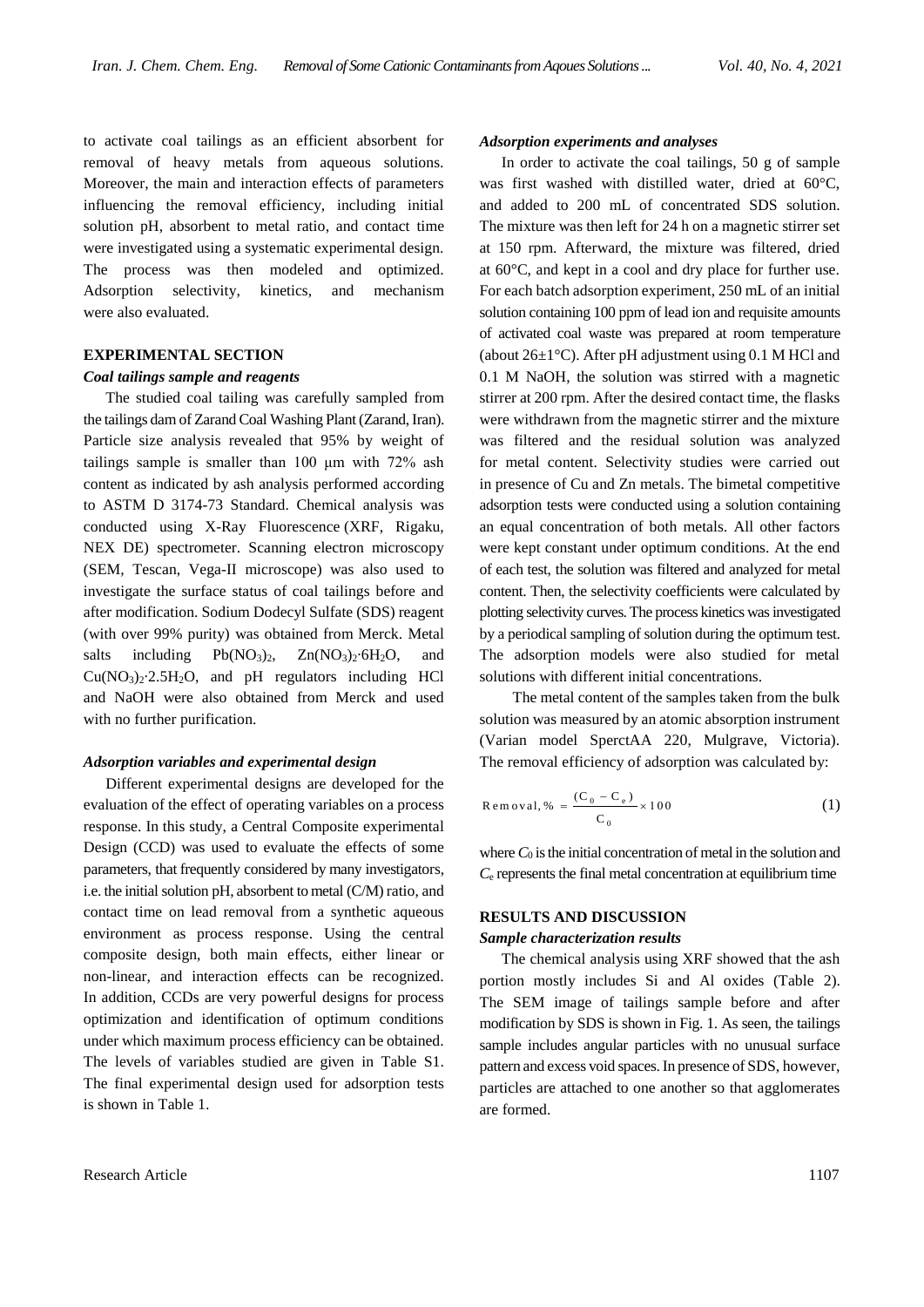| Run              | A: pH            | B: C/M Ratio | C: Time        | Pb Removal (%) |
|------------------|------------------|--------------|----------------|----------------|
| $\,1$            | $\boldsymbol{7}$ | 87.5         | $17\,$         | 99.22          |
| $\overline{c}$   | 5                | 50           | $10\,$         | 47.50          |
| $\overline{3}$   | $\sqrt{5}$       | $50\,$       | $24\,$         | 100            |
| $\overline{4}$   | $\mathfrak{Z}$   | 87.5         | $17\,$         | 60.50          |
| $\sqrt{5}$       | 9                | 125          | $24\,$         | 99.63          |
| $\sqrt{6}$       | 9                | $50\,$       | $24\,$         | $100\,$        |
| $\boldsymbol{7}$ | $\mathfrak{S}$   | 125          | $24\,$         | 99.43          |
| $\,8\,$          | $\boldsymbol{7}$ | 87.5         | $17\,$         | 96.75          |
| $\overline{9}$   | $\overline{9}$   | 125          | $24\,$         | 99.42          |
| $10\,$           | 9                | 50           | $10\,$         | 99.11          |
| 11               | 5                | 50           | $10\,$         | 56.40          |
| $12\,$           | $\boldsymbol{7}$ | 87.5         | $17\,$         | $75.01\,$      |
| 13               | $\mathfrak{S}$   | 125          | $10\,$         | 87.56          |
| 14               | $\overline{9}$   | 125          | $10\,$         | 98.33          |
| $15\,$           | $\boldsymbol{7}$ | 87.5         | $\overline{3}$ | 87.30          |
| 16               | $\boldsymbol{7}$ | 87.5         | $17\,$         | 96.46          |
| $17\,$           | $\boldsymbol{7}$ | 12.5         | $17\,$         | 38.90          |
| 18               | $\overline{9}$   | 125          | $10\,$         | 96.90          |
| 19               | $\sqrt{5}$       | 125          | 24             | 98.63          |
| $20\,$           | 9                | 50           | $10\,$         | 97.82          |
| $21\,$           | $\boldsymbol{7}$ | 87.5         | $31\,$         | 98.29          |
| $22\,$           | $\mathfrak{S}$   | 125          | $10\,$         | 98.42          |
| $23\,$           | $\boldsymbol{7}$ | 87.5         | $17\,$         | 98.91          |
| $24\,$           | $11\,$           | 87.5         | $17\,$         | 97.82          |
| $25\,$           | $\overline{9}$   | $50\,$       | $24\,$         | 99.67          |
| $26\,$           | $\boldsymbol{7}$ | 162.5        | $17\,$         | 99.47          |
| 27               | $\boldsymbol{7}$ | 87.5         | $17\,$         | 99.32          |
| $28\,$           | $\overline{5}$   | $50\,$       | $24\,$         | 77.75          |

*Table 1: Central composite design consisted of experiments for the study of operating parameters with experimental results.*

| Component      | SiO <sub>2</sub> | $Al_2O_2$ | CaO  | Fe <sub>2</sub> O <sub>3</sub> | $K_2O$ | SO <sub>2</sub> | Rest* |
|----------------|------------------|-----------|------|--------------------------------|--------|-----------------|-------|
| Portion $(\%)$ | 49.1             | 25.8      | ر. ر | 5.9                            | J.U    | 4.U             | 4.1   |

*\*P2O5, TiO2, MnO, MgO, Na2O, L.O.I*

# *Analysis of variance (ANOVA) of results*

Generally, central composite design applies a nonlinear multi-variable regression equation to model the relation between process response and operating

variables. The CCD model includes three sets of coefficients, i.e. constant, linear and nonlinear, which are estimated by statistical approaches. In this study, Design Expert v.7 (DX7) software was used for the calculation of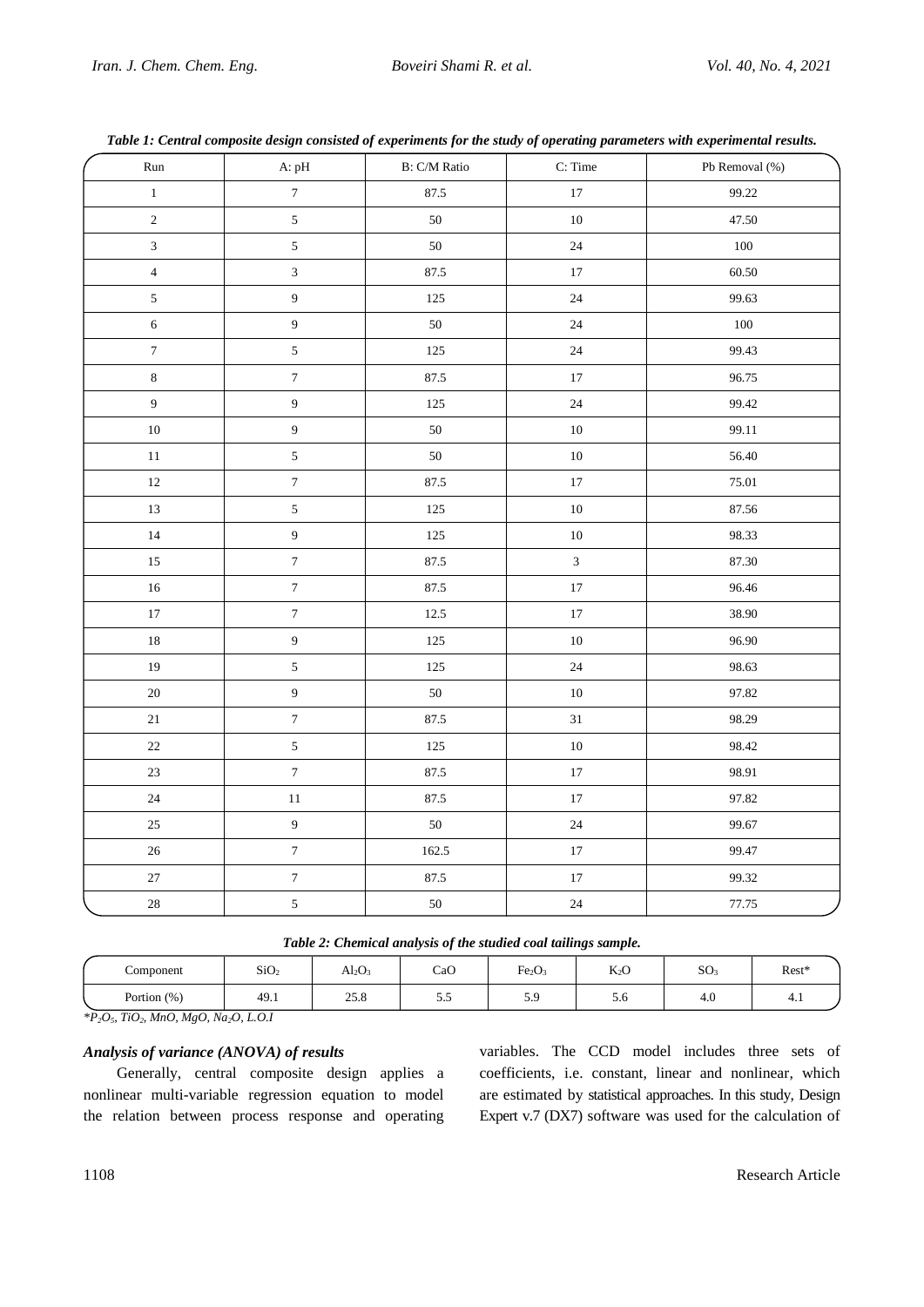

*Fig. 1: SEM images of the coal tailings particles (a) before and (b) after modification by SDS.*

the prediction model. The best-fitted model equation was obtained for Pb removal as follows:

Lead removal (
$$
%
$$
) = 99 + 10.51A + 10.64B +

\n3.34C - 8.68AB - 2.82AC - 1.66BC -

\n3.28A<sup>2</sup> - 6.91B<sup>2</sup> - 1.01C<sup>2</sup>

where factors are in coded form. Model Eq. (2) was used to evaluate the influence of the process variables on Pb removal. The significance of the model is evaluated by analysis of variance (ANOVA). Table S2 shows the ANOVA results. A confidence interval of 95% was chosen for the determination of the significance of main and interaction effects. As shown in Table S2, the suggested regression model is significant due to the value of Fisher's *F*-test (F model  $= 22.62$ ) with a very low probability value ( $p \text{ model} < 0.0001$ ). Table S2 also indicates that the effects of all variables are significant (p values less than 0.05). The effect between pH and absorbent to Pb ratio (AB) is the sole significant interaction effect. Although the other interaction effects are not significant, they had sharp effects on the model accuracy. The normal probability of the residuals for Pb removal, shown in Fig. 2, indicates that almost no serious violation of the assumptions underlying the analyses, which confirmed normality assumptions and independence of the residuals. In addition, closely high values of the model correlation coefficient  $(R^2 = 93.14\%)$ and adjusted correlation coefficient (Adj  $R^2 = 89.02\%$ ) also showed the high significance of the model. The Adeq precision shows the signal-to-noise ratio; a ratio of greater than 4 is a desirable value [66]. In this investigation, the ratio was 13.54, which indicated an adequate signal. Thus, the model could be used to navigate the design space.

#### *Effect of solution pH*

The variation of lead removal at various initial solution pH values is shown in Fig. 3. As can be seen, the Pb removal efficiency increases as the solution pH increases. The pH value of the medium has a critical role in the entire adsorption process as well as in the adsorption capacity of the coal tailings. As will be discussed later, the lead adsorption on the surface of SDS-activated coal tailings follows the multilayer mechanism with non-uniform distribution of adsorption energy on the surface of tailings particles. Therefore, it can be stated that the adsorption of lead cations is partially due to the interaction with SDS anions on the surface of tailings particles and partially due to the interaction with negatively charged points on the tailings particles surface which is not covered by SDS molecules. As solution pH increases up to about 7 at which SDS represents maximum surface activity, lead adsorption increases; afterward, the interaction between lead cations and SDS molecules decreases due to the increase of Na<sup>+</sup> concentration and the decrease of SDS activity. Similar results were also observed by other researchers. By increasing the pH, negatively charged functional groups of SDS molecules may be scattered on the surface of coal tailings particles and entailed an increase in the electrostatic gravity between the adsorbent surface and the cations and an augment in adsorption. They are separated on the surface of the adsorbent, and the negative charge surface results in an increase in the electrostatic gravity between the adsorbent surface and the cations as well as an increase in adsorption [37]. It is shown that the point of zero charge (PZC) of coal materials varies in the pH range of 4-6 depending on the ash content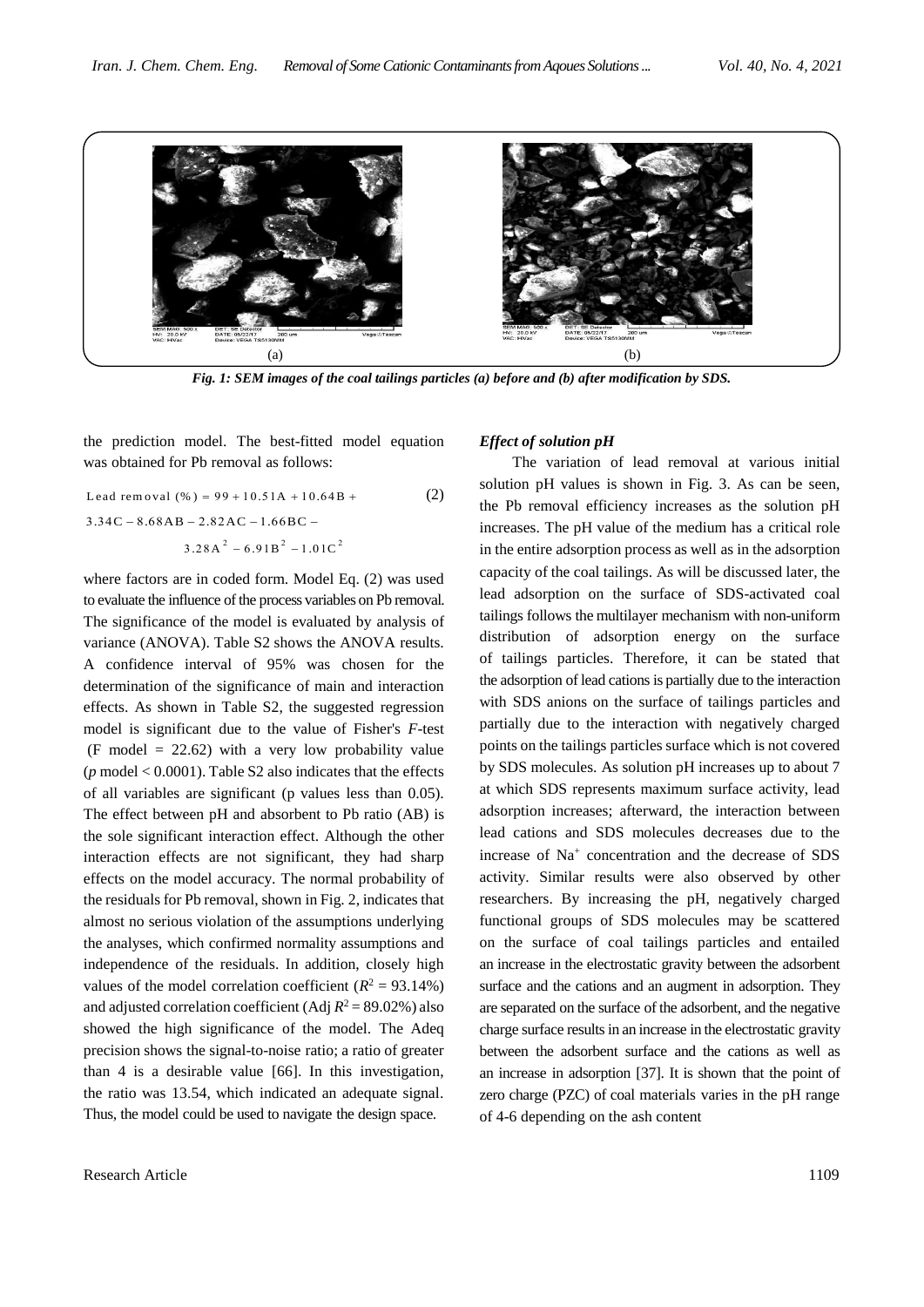

*Fig. 2: Normal plot of the residuals for lead removal model.*



*Fig. 3: Effect of initial solution pH on lead removal.*



*Fig. 4: Effect of absorbent to metal ratio on lead removal.*

of coal sample [67, 68]. At pH values higher than PZC, the surface of coal particles become negatively charged; therefore, the increase of lead adsorption at alkaline pH can be attributed to the higher active points of coal tailings particles which consequently increases the adsorption of the Pb cations through electrostatic forces of attraction and provides multilayer adsorption.

#### *Effect of adsorbent dose*

The effect of adsorbent dose on lead removal is represented in Fig. 4. It is clear that Pb removal increases as the absorbent dose is increased because the number of adsorption sites increases, and consequently, more Pb species adsorb on the activated coal tailings particles. However, the removal reaches a maximum value at an absorbent to lead ratio of around 100 and after that follows a linear trend. This implies that adsorption sites at this absorbent to lead ratio may be enough to completely treat 250 mL of 100 ppm lead solution. This is due to certain initial factors, including the occupancy of almost all active sites of adsorption using lead ions, and the created balance between the metallic ions absorbed on the surface of tailings particles and the remaining cations in the solution [31, 37].

## *Effect of contact time*

The effect of contact time on lead removal is shown in Fig. 5. It shows that Pb removal follows a slightly increasing trend with time; Fig. 5 also shows that Pb adsorption on coal tailings is fast in the initial stage of the adsorption process. Referring to Table S1, it is observed that even at a very short time considered in lower extrapolation level, i.e. 3 h in run 15, over 87% Pb is sequestered from the solution. In the early stages of the process that the adsorption sites of adsorbent are vacant, adsorption of lead initiates with a faster rate as a result of the diffusion process from the bulk solution to the adsorption sites. Afterward, the adsorption rate gradually decreases as the contact time elapses to the equilibrium state due to the saturation of the active sites [69]. Fig. 6 shows the incremental variation of Pb removal over optimum adsorption time. As seen, the rate of Pb adsorption increases up to 40 min, and then, approaches a nearly linear trend. This is because of the large number of vacant surface areas available for molecule absorption during the early stages of absorption; however, occupied areas begin to excrete absorbing molecules in the soluble phase at terminal times. In the case of molecule absorption, the available stimulatory forces are weakened to reach the empty surface areas, hence the reduction in adsorption [37]. Thus, to ensure the state of equilibrium for Pb adsorption,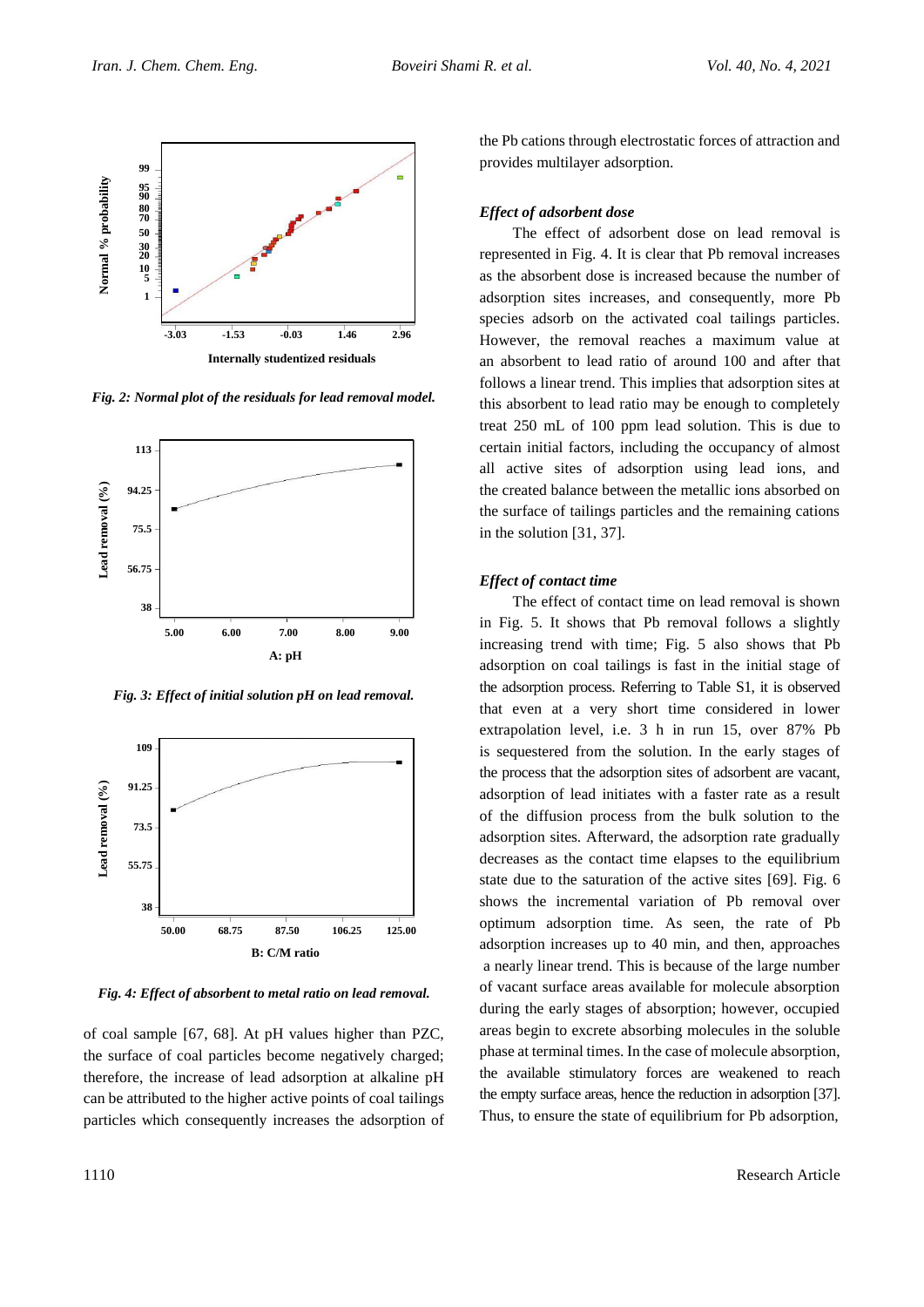

60 min was considered as the equilibrium time for further studies.

## *Analysis of interaction effects*

The three-dimensional (3D) response plots of the model response vs. two independent variables varying within their experimental levels while maintaining other variables at their mid-levels can give useful information on their relationships [70]. Therefore, in order to gain a better understanding of the individual effects of the studied operating variables and their corresponding interaction effects on the other variables, 3D response plots for the lead removal was constructed based on the nonlinear model proposed by DX7 software. Since the model in this study had three independent variables, one variable was held constant at its mid-level for each plot. The 3D surface plots for studied variables are visualized in Fig. 7. As seen in Fig. 7, all interactions show non-linear effects on response. Fig. 7 reveals that maximum Pb removal can be obtained for pH and absorbent to lead ratio at their middle levels and for contact time at around its low level.

#### *Process optimization*

Design-Expert is a powerful tool for the prediction of optimal conditions under which maximum response value would be obtained. The software uses the prediction model developed on the basis of statistical analysis and then, presents a list of optimal conditions with their corresponding response values. After setting the value limits for all model parameters, DX7 presented 7 optimal conditions sets with maximum lead removal of 100%



*Fig. 5: Effect of contact time on lead removal. Fig. 6: Classic first-order kinetics plot for the removal of lead from aqueous solution.*

(Table 3). The first point with moderate conditions was chosen as the optimum test and replicated three times to ensure its accuracy. Therefore, maximum Pb removal of 99.64% can be obtained at pH 6.75 and absorbent to lead ratio of 91.33 after 20 h adsorption.

# *Selectivity studies*

Selectivity in mixed-metal solutions is also important in the adsorption process. For example, the target metal might not be removed from a solution that contains a large excess of other metallic ions that compete with the target metal in the electrical attraction for available absorbent binding sites. This problem can be overcome by selective complexation between a specific surfactant and the target metal. The complex itself could then function as a surfactant. It could also provide a clue to the metal's recovery. The selectivity of metal adsorption by activated coal tailings was calculated as follows [71]:

$$
\ln C_A = S_B^A \ln C_B + c \tag{3}
$$

Where  $S_{B}^{A}$  is the selectivity coefficient of metal *A* over metal  $B$ ,  $C_A$  and  $C_B$  are the concentrations of counterions *A* and *B*, and *c* is constant. The adsorption selectivity by SDS-activated coal tailings was assessed by the measurement of the selectivity coefficients for all bimetal aqueous systems. Fig. 8 shows the competitive adsorption between different bimetal systems. The selectivity coefficients and equilibrium metal removals for competitive systems are listed in Table 4. Referring to Fig. 8 and Table 4, it is observed that more selective metal in each bimetal system yields higher adsorption removal. In Cu–Pb system,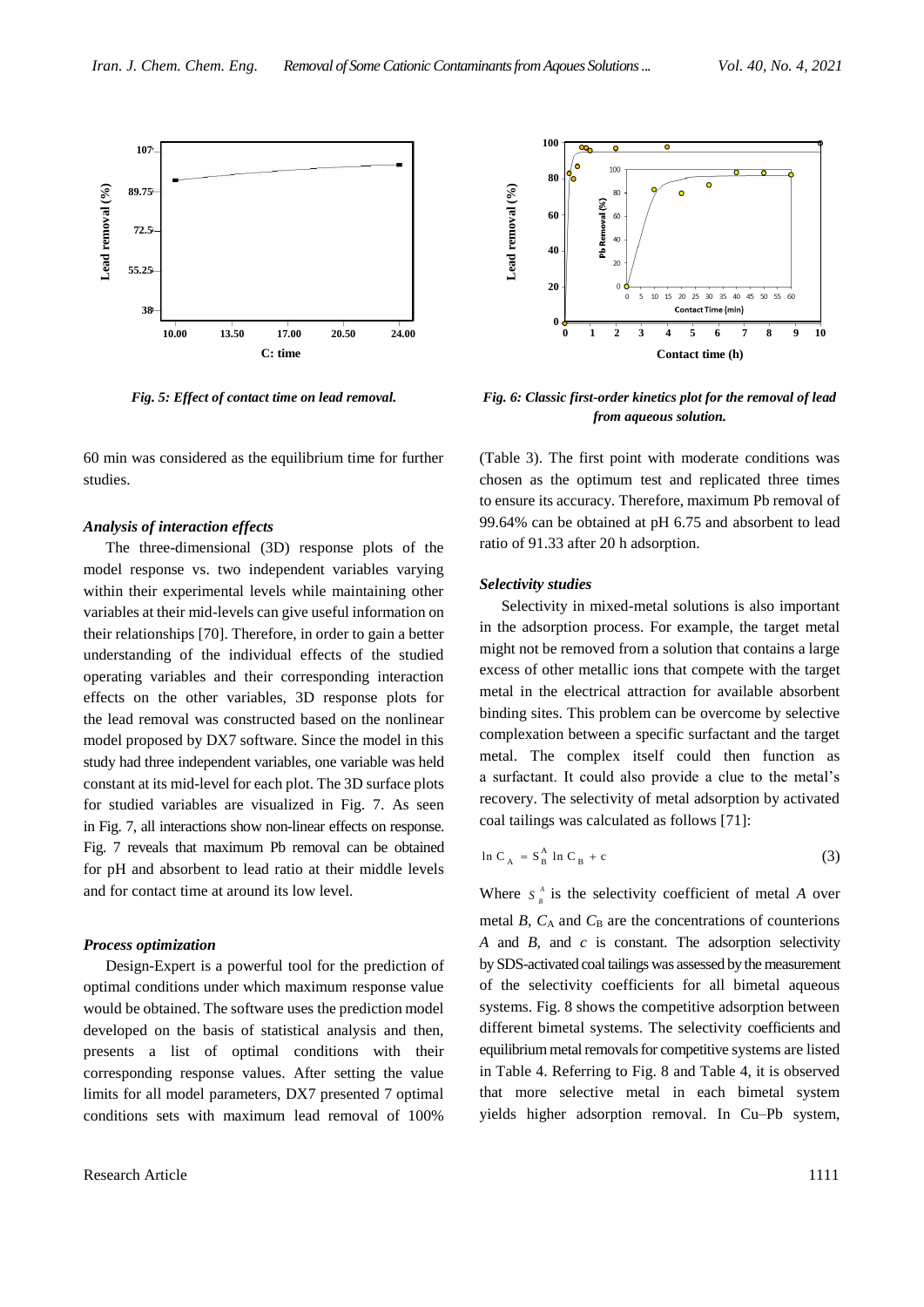

*Fig. 7: The 3D response plots showing the interaction effects of operating variables on lead removal.*

selectivity coefficient of about unit indicates that both Cu and Pb cations show relatively equal tendency to adsorb on activated tailings particles. Close values of maximum removal for both metals also confirm their relatively equal adsorption tendency. In Pb–Zn system, lead shows much higher removal than zinc, and thus, a higher selectivity coefficient could be expected. Given the selectivity orders of Cu–Pb and Pb–Zn systems, i.e.  $Cu > Pb$  and Pb  $> Zn$ , copper is expected to be more selective than zinc but experimental investigation showed a different result. Therefore, representing a tidy selectivity order for three metals is difficult. In addition, as seen in Fig. 8, the adsorption removals for Cu–Pb and Pb–Zn systems vary inversely with a slight difference after around 30 min of contact time. Such an unusual trend can be attributed to a number of likely phenomena as below:

• There may happen potential competitive multilayer adsorption due to electrostatic interaction between the electron could of the first monolayer adsorbed on the surface of the modified coal particles and the second layer of metal ions; or

• There may be some free adsorption zones between individual metal ions adsorbed on the surface of the coal particles where can be later occupied by those secondary metal ions adsorbed on the surface.

Further studies are required to interpret these unusual observations.

## *Adsorption kinetics*

The kinetics of lead adsorption on activated coal tailings was preliminarily determined using Lagergren's pseudo-first-order (Eq. (3)) and Ho's pseudo-second-order model (Eq. (4)), as follows [72]:

$$
\ln\left(1-\frac{q_t}{q_e}\right) = -k_1t\tag{4}
$$

$$
\frac{1}{q_t} - \frac{1}{q_e} = \frac{1}{k_2 q_e^2 t}
$$
 (5)

Where  $k_1$  is the rate constant of pseudo-first-order adsorption  $(h^{-1})$ ,  $q_e$  (mg/g) is the amount of solute adsorbed on the surface at equilibrium, and  $k_2$  is the equilibrium rate constant of pseudo-second-order sorption (g/mg h), and  $q_t$  (mg/g) is the amount of solute adsorbed at any time *t*:

$$
q_t = \frac{(C_0 - C_t)V}{W}
$$
 (6)

Where  $C_0$  is the initial concentration of Pb (mg/L),  $C_t$ is the liquid-phase concentration of Pb at time *t* (mg/L), *W* is the mass of adsorbent used (g) and *V* is the volume of the solution (L). The comparison of the adsorption kinetics data for pseudo-first-order and pseudo-second-order models of lead adsorption on activated coal tailings is shown in Fig. S1(a), (b). As seen in Fig. S1, lead adsorption does not show reliable fitting accuracy to any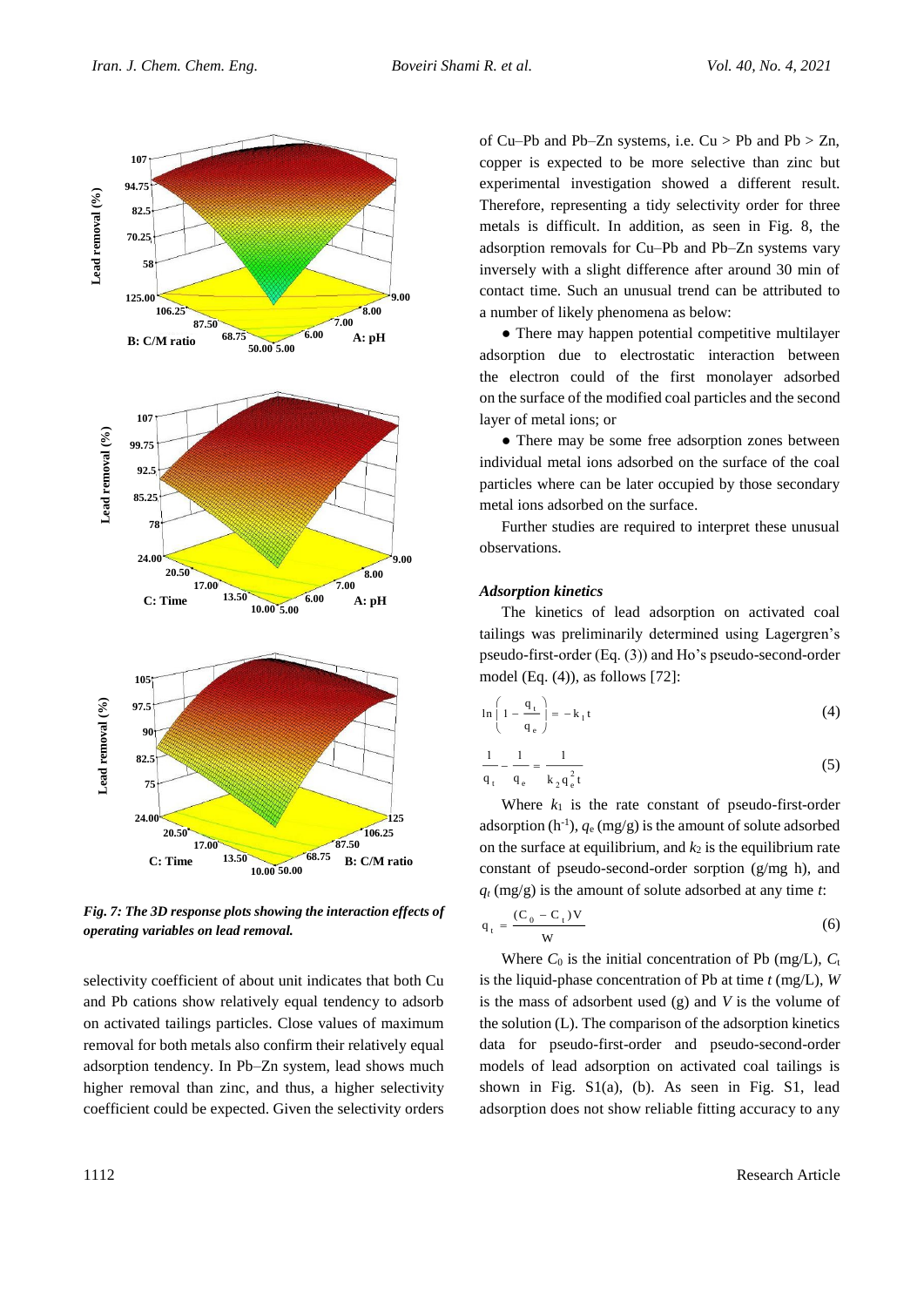| Set no.        | pH   | C/M Ratio | Time  | Predicted Removal (%) |
|----------------|------|-----------|-------|-----------------------|
|                | 6.75 | 91.33     | 19.70 | 100                   |
| $\overline{c}$ | 9    | 50        | 24    | 100                   |
| 3              | 8.26 | 107.88    | 23.73 | 100                   |
| $\overline{4}$ | 7.63 | 108.58    | 17.79 | 100                   |
| 5              | 8.5  | 105.47    | 23.42 | 100                   |
| 6              | 5    | 125       | 24    | 100                   |
| 7              | 6.73 | 120.25    | 18    | 100                   |

*Table 3: Optimal conditions suggested by DX7 to achieve maximum lead removal.*

|  |  | Table 4: Selectivity coefficients and orders for different bimetal aqueous systems. |
|--|--|-------------------------------------------------------------------------------------|
|  |  |                                                                                     |

| <b>Bimetal System</b> | $R_H$ (%) | $R_L$ (%) | <b>Selectivity Coefficient</b> | Selectivity Order |
|-----------------------|-----------|-----------|--------------------------------|-------------------|
| $Cu-Pb$               | Cu, 29.90 | Pb, 27.70 | 1.08                           | Cu > Pb           |
| $Pb-Zn$               | Pb, 81.40 | Zn, 29.20 | 1.37                           | Pb > Zn           |
| $Zn-Cu$               | Zn, 26.8  | Cu, 21    | 1.13                           | Zn > Cu           |

of the models. In order to determine the kinetics of lead adsorption, the conventional first-order exponential model was also evaluated with experimental data. The conventional first-order equation is in the following form:

$$
R = R_{\infty} (1 - e^{-kt})
$$
 (7)

where *R* and  $R_\infty$  are the incremental and maximum removals (%), respectively and *k* is the kinetic constant rate (h<sup>-1</sup>). As shown in Fig. 9, lead adsorption is well fitted with the first-order model with a high correlation coefficient of 96.65%. The first-order rate constant was found to be  $10.39$  h<sup>-1</sup> which is in agreement with time effect interpretation, i.e. fast adsorption in initial contact times.

#### *Adsorption isotherms*

The equilibrium isotherm plots are useful tools for indicating the relation between the amounts of metal removed from aqueous solutions at equilibrium state by a mass unit of adsorbent at a constant temperature. Various isotherm plots are developed that between them, the Langmuir, Freundlich, Temkin, and Jovanovic isotherm models are widely used in absorption investigations. Each model describes how the adsorbate interacts with the surface of the absorbent. The Langmuir isotherm indicates the monolayer adsorption of metal onto a homogenous surface containing a finite number of identical sites by assuming that adsorption energies uniformLy distribute onto the surface. The Langmuir isotherm and the linear form of this model are represented in Eqs. (8) and (9), respectively [73-75]:

$$
q_e = \frac{q_m K_L C_e}{1 + K_L C_e}
$$
 (8)

$$
\frac{q_e}{C_e} = \left(\frac{1}{K_L q_m}\right) + \left(\frac{C_e}{q_m}\right)
$$
\n(9)

The Freundlich isotherm indicates the potential multilayer adsorption of adsorbate species onto a heterogeneous surface with a non-uniform distribution of adsorption energies over the surface of the absorbent. The Freundlich isotherm and the linear expression of this equation are in the form of Eqs. (10) and (11), respectively [76]:

$$
q_e = K_L C_e^{1/n}
$$
 (10)

$$
\ln q_e = \ln K_F + \frac{1}{n} \ln C_e \tag{11}
$$

The Temkin model considers that the adsorption heat of all molecules in the layer would decrease linearly with coverage and is characterized by a uniform distribution of binding energies up to some maximum binding energy. The normal and linearized forms of Temkin isotherm model are as follows, respectively [75]: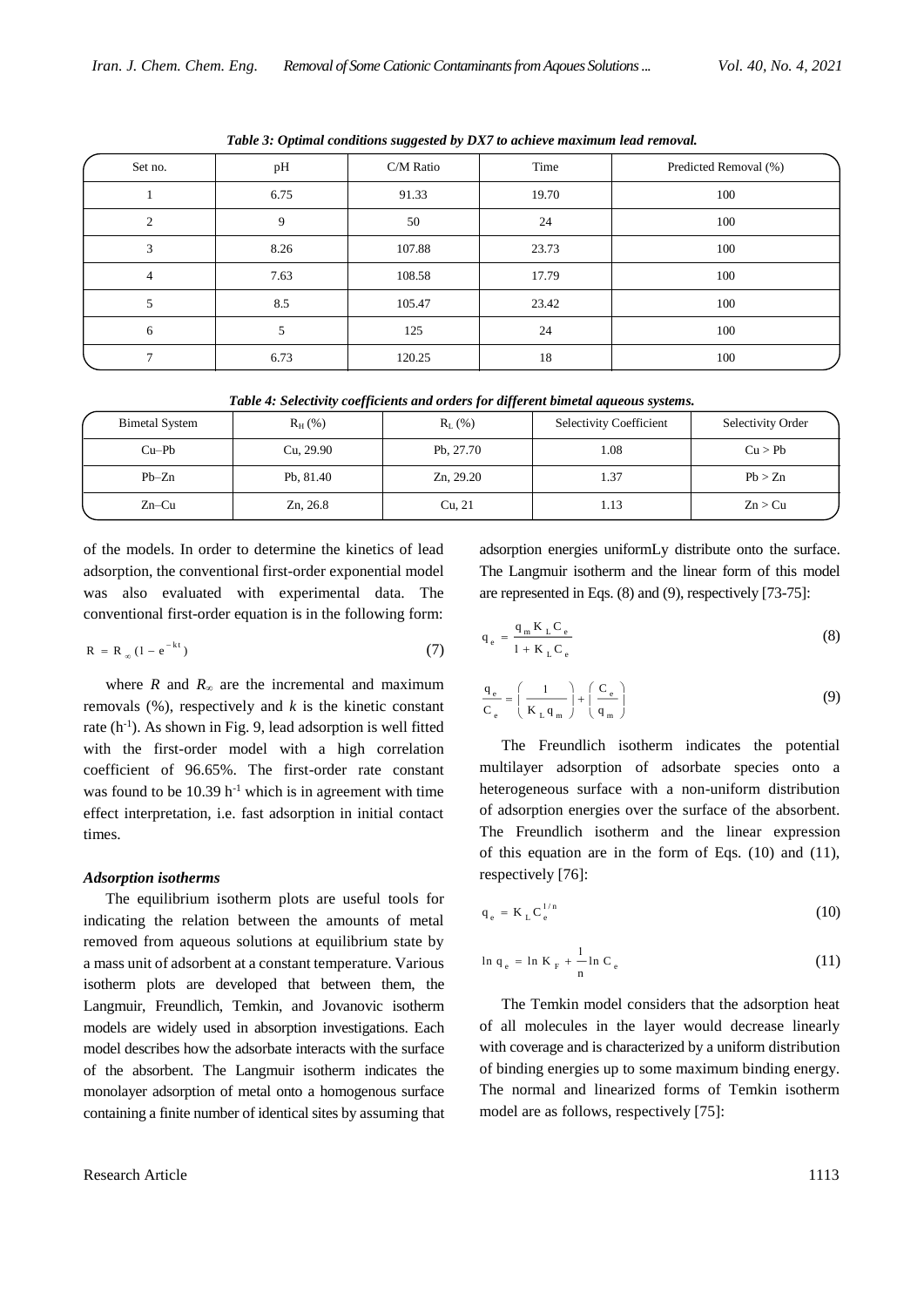

*Fig. 8: The residual concentrations and removals of metals in competitive systems.*

$$
q_e = q_m \ln(K_T C_e) \tag{12}
$$

$$
q_e = q_m \ln K_T + q_m \ln C_e \tag{13}
$$

The Jovanoic isotherm is based on the same assumptions of the Langmuir isotherm; in addition, this model also considers the possibility of some mechanical contacts between the adsorbing and desorbing molecules on the homogeneous surface. The Jovanoic isotherm and its linear expression are represented in Eqs. (14) and (15), respectively [69]:

$$
q_e = q_m \exp(K_J C_e) \tag{14}
$$

$$
\ln q_e = \ln q_m + K_J C_e \tag{15}
$$

The experimental data were compared to the Langmuir, Freundlich, Temkin, and Jovanovic equilibrium equations. The corresponding plots for these isotherm models are shown in Fig. S2. The applicability of each isotherm to describe the adsorption process was identified by the correlation coefficients  $(R^2 \text{ values})$ . Average Relative Error (ARE) between experimental and calculated equilibrium metal concentration absorbed on the absorbent surface  $(q_e)$  was also calculated by means of Eq. (16):

$$
A \, R \, E = \frac{100}{N} \sum_{i=1}^{N} \left| \frac{q_{e, exp} - q_{e, cal}}{q_{e, exp}} \right| \tag{16}
$$

where  $q_{e,exp}$ , and  $q_{e,cal}$  are experimental and calculated lead concentration at equilibrium state, respectively, and *N* is the number of experiments. Commonly, lower ARE beside high  $R^2$  values can be a good criterion for choosing the best-fit model. The values of isotherm parameters, correlation coefficients, and ARE values are listed in Table 5. As seen in Table 5, the Freundlich isotherm model shows better fitting accuracy than other isotherm models because of the higher correlation coefficient and lower ARE. Both the correlation coefficients and ARE values for a linearized form of Langmuir, Temkin, and Jovanovic models are low therefore describing experimental data. these isotherms cannot be good models for

### *Adsorption mechanisms*

Coal tailings include three different types of particles: completely liberated ash particles, completely liberated coal particles, and interlocked ash-coal particles (middlings). Therefore, various mechanisms may involve in the coal tailings activation by sodium dodecyl sulfate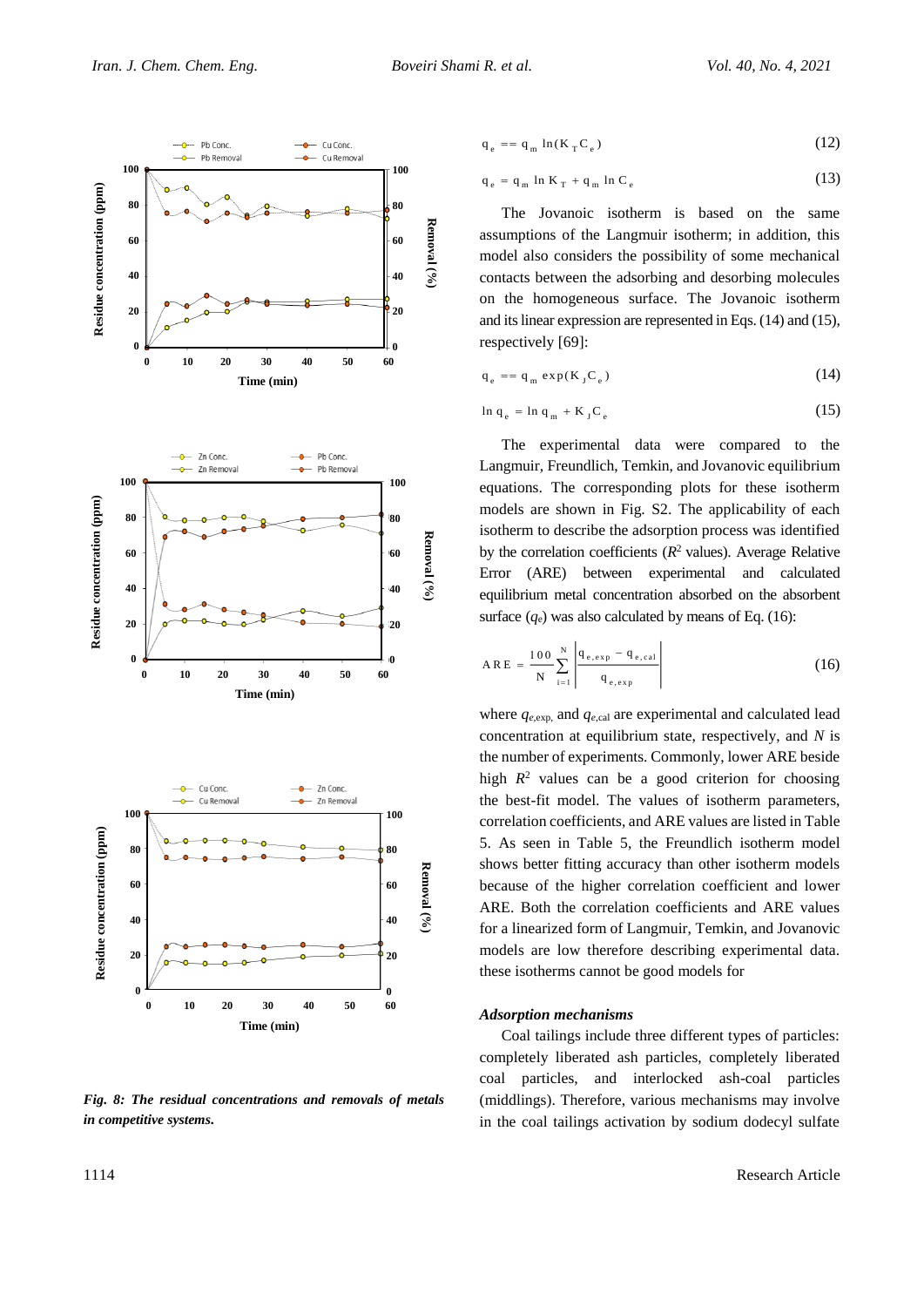| Isotherm   | <b>Model Parameters</b> |                     | Correlation Coefficient $(R^2, \%)$ | Relative Error (ARE, %) |
|------------|-------------------------|---------------------|-------------------------------------|-------------------------|
| Langmuir   | $q_{\rm m} = 78.740$    | $K_{\rm L} = 0.042$ | 77.86                               | 20.66                   |
| Freundlich | $K_{\rm F} = 8.517$     | $n = 2.285$         | 95.54                               | 9.67                    |
| Temkin     | $q_{\rm m} = 11.016$    | $K_{\rm T} = 1.240$ | 71.64                               | 35.39                   |
| Jovanoic   | $q_{\rm m} = 14.065$    | $K_T = 0.027$       | 82.29                               | 275.55                  |

*Table 5: Isotherms parameters, correlation coefficients value and ARE for lead adsorption.*



*Fig. 9: Fitting plots for conventional first-order model of lead adsorption.*

and thus, heavy metal adsorption on the surface of tailings particles. The suggested mechanisms can be summarized as schematically illustrated in Fig. 10 as follows:

• As an anionic surfactant, negatively charged polar heads of SDS can interact with active points on the surface of those ash particles which have taken positive charge due to the presence of cations such as  $Al^{3+}$ ,  $Ca^{2+}$ , etc. (Fig. 10a). In this case, SDS molecules adsorb on the surface such that hydrocarbon chains orient into the aqueous environment. Afterward, the second layer of SDS molecules connect to the first layer via van der Waals bonding and leave their polar heads to the solution. These anionic heads can then adsorb heavy metal cations from the solution (Fig. 10a.1). At concentrations beyond the CMC, SDS molecules may adsorb at the surface of ash particles in the form of the micelle (Fig. 10a.2). At this condition, more anionic functions are available for interacting with heavy metal ions. However, some SDS molecules may individually absorb on the surface of the ash particles and therefore, cannot interact with metal ions (Fig. 10a.3).

● If ash particles are negatively charged due to the higher activity of oxygen ions, especially at alkaline pH values, SDS molecules cannot adsorb on the surface due to

the repulsive forces. Thus, heavy metal cations would directly react with anionic functions on the surface of ash particles (Fig. 10b).

● In the case of naturally non-polar coal particles, SDS adsorption on the surface would be of the physical type with van der Waals bonding between SDS hydrocarbon chains and carbon functions at the surface of coal particles. As a result, SDS molecules orient towards the solution so that anionic heads can adsorb metal cations (Fig. 10c.1). The position of SDS molecules adsorbed on the surface can lead to the formation of various forms of hemi-micelles (Figs. 10c.2 and 10c.3) and consequently, to single or multilayer adsorption of heavy metals.

In the case of middling particles which are the largest portion of coal tailings, various aforesaid mechanisms may be involved (Fig. 10d) and this can be the main reason for the non-uniform distribution of adsorption energy over the surface of activated coal tailings particles.

### **CONCLUSIONS**

The present study reveals that heavy metal polluted wastewaters can efficiently be treated by coal tailings activated by Sodium Dodecyl Sulfate (SDS) surfactant. The effect of activation on the removal of lead, as reference metal, was evaluated using response surface methodology with solution pH, absorbent to metal ratio, and contact time as process variables, and lead removal as process response. Process optimization revealed that maximum lead removal of 99.64% can be achieved at initial solution pH of 6.75 and absorbent to metal ratio of 91.33 in about 20 h of contact time. However, the removal can be reached to 97.4% after about 40 min of adsorption, if less process duration is required. Experiment at optimum conditions using non-activated coal waste only yielded 27.31% lead removal which confirms the effective role of SDS surfactant on tailings activation. Further investigations on kinetics, adsorption mechanism, and selectivity indicated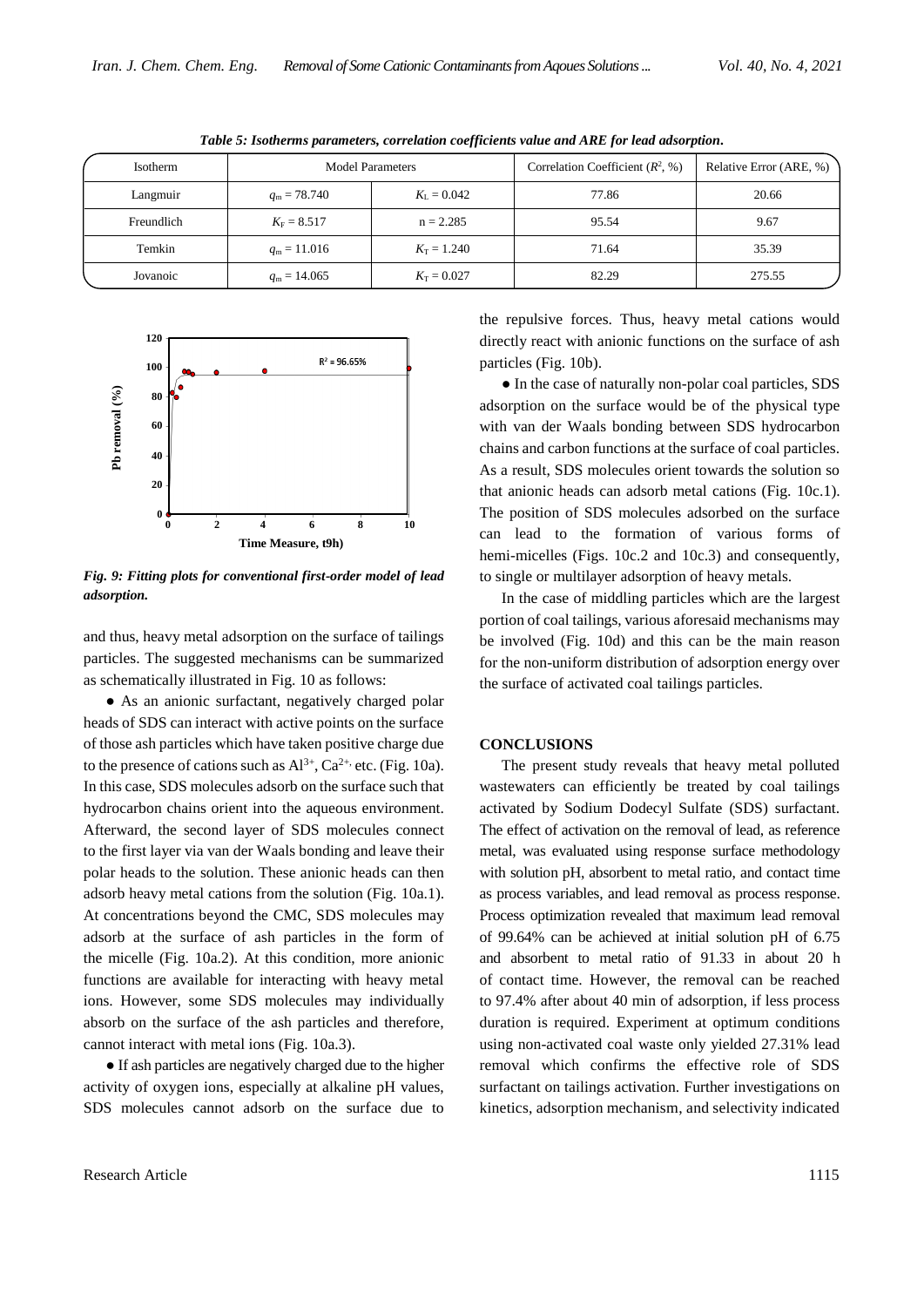

*Fig. 10: Suggested mechanisms for heavy metal adsorption on the surface of SDS modified coal tailings particles.*

that lead adsorption on coal tailings follows a first-order model with a rate constant of  $10.39$  h<sup>-1</sup>. The adsorption modeling showed that the best-fit model is the Freundlich isotherm. The selectivity studies showed some unusual trends in metal selectivity orders. This study showed that coal tailings modified by SDS surfactant can be used as a potentially efficient and low-cost adsorbent for heavy metal removal from wastewaters.

# **Acknowledgments**

Technical supports from FOCUS® Minerals Engineering Research Center (Zarand, Iran) are gratefully acknowledged.

*Received : Oct.28, 2019 ; Accepted : Feb.17. 2020*

# **REFERENCES**

- [1] Mazumder B., ["Coal Science and Engineering"](https://books.google.com/books/about/Coal_Science_and_Engineering.html?id=4YydMQEACAAJ), Woodhead Publishing, India (2012).
- [2] Chudy K., Marszałek H., Kierczak J., [Impact of Hard-](http://www.sciencedirect.com/science/article/pii/S0375674214002982)[Coal Waste Dump on Water Quality -](http://www.sciencedirect.com/science/article/pii/S0375674214002982) A Case Study [of Ludwikowice Kłodzkie \(Nowa Ruda Coalfield,](http://www.sciencedirect.com/science/article/pii/S0375674214002982)  [SW Poland\),](http://www.sciencedirect.com/science/article/pii/S0375674214002982) *Journal of Geochemical Exploration,*  **146**: 127−135 (2014).
- [3] Civeira M.S., Pinheiro R.N., Gredilla A., Vallejuelo S.F.O., Oliveira M.L.S., Ramos C.G., Taffarel S.R., Kautzmann R.M., Madariaga J.M., Silva L.F.O., [The](http://www.sciencedirect.com/science/article/pii/S0048969715311839?via%3Dihub)  [Properties of the Nano-Minerals and Hazardous](http://www.sciencedirect.com/science/article/pii/S0048969715311839?via%3Dihub)  [Elements: Potential Environmental Impacts of](http://www.sciencedirect.com/science/article/pii/S0048969715311839?via%3Dihub)  [Brazilian Coal Waste Fire,](http://www.sciencedirect.com/science/article/pii/S0048969715311839?via%3Dihub) *Science of the Total Environment,* **544**: 892−900 (2016).
- [4] Lin H., Li G., Dong Y., Li J., [Effect of pH on the](http://www.sciencedirect.com/science/article/pii/S0301751617300911)  [Release of Heavy Metals from Stone Coal Waste](http://www.sciencedirect.com/science/article/pii/S0301751617300911)  [Rocks,](http://www.sciencedirect.com/science/article/pii/S0301751617300911) *International Journal of Mineral Processing,*  **165**: 1−7 (2017).
- [5] Committee on Coal Waste Impoundments, ["Coal](https://www.nap.edu/catalog/10212/coal-waste-impoundments-risks-responses-and-alternatives)  [Waste Impoundments: Risks, Responses, and](https://www.nap.edu/catalog/10212/coal-waste-impoundments-risks-responses-and-alternatives)  [Alternatives"](https://www.nap.edu/catalog/10212/coal-waste-impoundments-risks-responses-and-alternatives), National Academies Press, USA (2002).
- [6] National Research Council, ["Managing Coal](https://www.nap.edu/catalog/11592/managing-coal-combustion-residues-in-mines)  [Combustion Residues in Mines"](https://www.nap.edu/catalog/11592/managing-coal-combustion-residues-in-mines), National Academies Press, USA (2006).
- [7] Price J.A., Sheafer P.W., Coxe E.B., ["Report](https://www.si.edu/object/siris_sil_199375)  [of Commission Appointed to Investigate the Waste](https://www.si.edu/object/siris_sil_199375)  [of Coal Mining"](https://www.si.edu/object/siris_sil_199375), Book on Demand Ltd., USA (2013).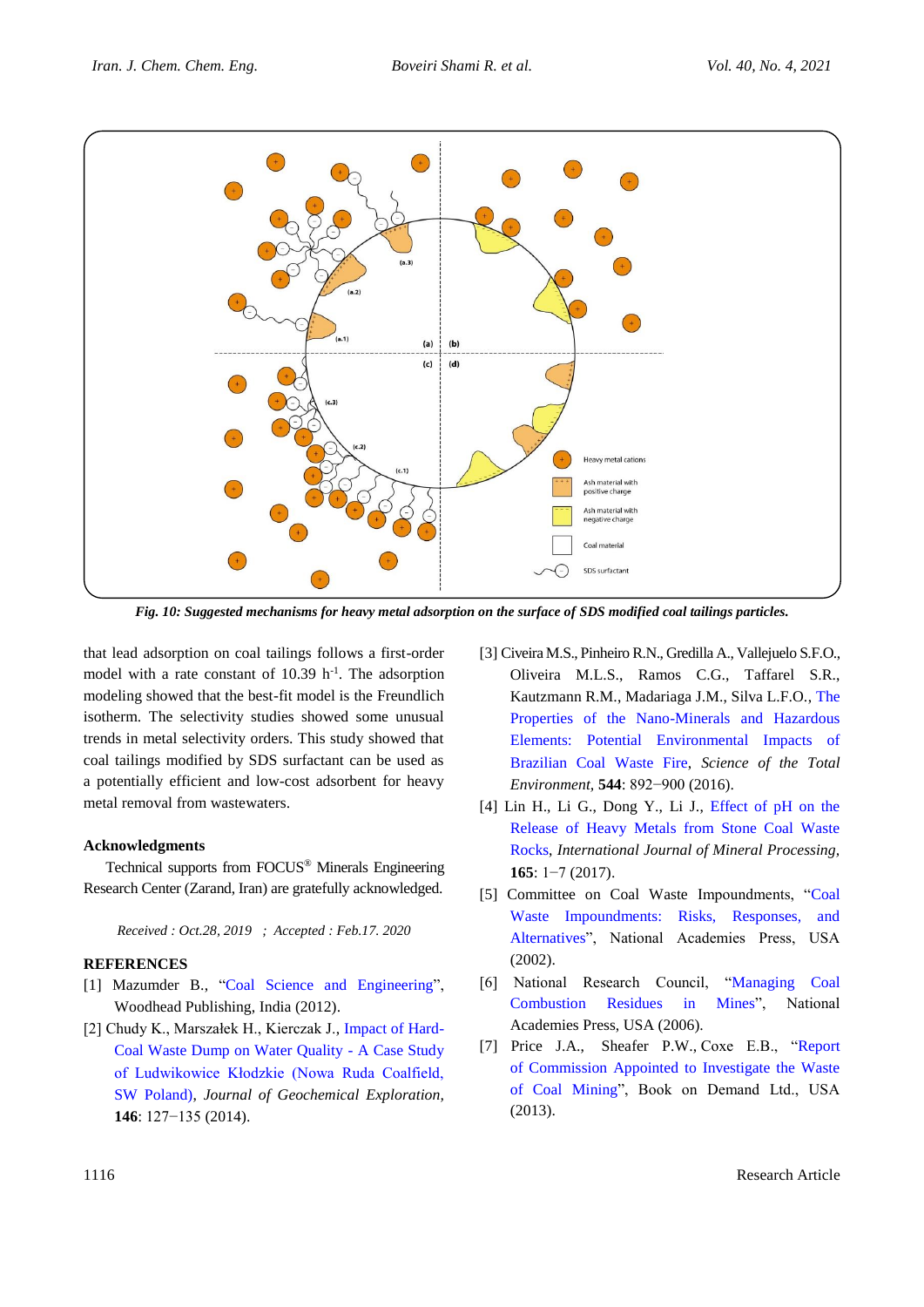- [8] Pennsylvania Coal Waste Commission, ["Report of](https://trove.nla.gov.au/work/1008648?selectedversion=NBD27337765)  [Commission Appointed to Investigate the Waste of](https://trove.nla.gov.au/work/1008648?selectedversion=NBD27337765)  [Coal Mining With the View to the Utilizing of](https://trove.nla.gov.au/work/1008648?selectedversion=NBD27337765)  [Waste"](https://trove.nla.gov.au/work/1008648?selectedversion=NBD27337765), Sagwan Press, USA (2015).
- [9] Wu D., ["Mine Waste Management in China: Recent](https://books.google.com/books/about/Mine_Waste_Management_in_China_Recent_De.html?id=tl6mDwAAQBAJ&source=kp_book_description)  [Development"](https://books.google.com/books/about/Mine_Waste_Management_in_China_Recent_De.html?id=tl6mDwAAQBAJ&source=kp_book_description), Springer, USA (2020).
- [10] Fecko P., Tora B., [Coal Waste: Handling, Pollution](https://books.google.com/books?id=_uFeAgAAQBAJ&pg=PA63&lpg=PA63&dq=Coal+waste:+handling,+pollution+impacts+and+utilization&source=bl&ots=stUp9LXdSW&sig=qxRDG5KsQ8U8s5ilw2MGO-5ywAw&hl=en&sa=X&ved=0ahUKEwiO0u3eptXXAhVGM5oKHVtpDVYQ6AEIKzAA#v=onepage&q=Coal%20waste%3A%20handling%2C%20pollution%20impacts%20and%20utilization&f=false)  [Impacts and Utilization.](https://books.google.com/books?id=_uFeAgAAQBAJ&pg=PA63&lpg=PA63&dq=Coal+waste:+handling,+pollution+impacts+and+utilization&source=bl&ots=stUp9LXdSW&sig=qxRDG5KsQ8U8s5ilw2MGO-5ywAw&hl=en&sa=X&ved=0ahUKEwiO0u3eptXXAhVGM5oKHVtpDVYQ6AEIKzAA#v=onepage&q=Coal%20waste%3A%20handling%2C%20pollution%20impacts%20and%20utilization&f=false) In: D. Osborne (Ed.), "The Coal Handbook" (pp. 63−84). Woodhead Publishing Limited, India (2013).
- [11] Shen L., Lv W., Zhou W., Zhu J., Qiao E., [Recycling](http://www.sciencedirect.com/science/article/pii/S0015188217301350)  [Coal from Coal Gangue,](http://www.sciencedirect.com/science/article/pii/S0015188217301350) *Filtration + Separation,*  **54(3)**: 40−41 (2017).
- [12] Chu K., Chen J., Yu A.B., Williams R.A., [Numerical](http://www.sciencedirect.com/science/article/pii/S003259101630729X)  [Studies of Multiphase Flow and Separation](http://www.sciencedirect.com/science/article/pii/S003259101630729X)  [Performance of Natural Medium Cyclones for](http://www.sciencedirect.com/science/article/pii/S003259101630729X)  [Recovering Waste Coal,](http://www.sciencedirect.com/science/article/pii/S003259101630729X) *Powder Technology,* **314(1)**: 532−541 (2017).
- [13] Dmitrienko M.A., Strizhak, P.A., Environmentally [and Economically Efficient Utilization of Coal](http://www.sciencedirect.com/science/article/pii/S0048969717309725?via%3Dihub)  [Processing Waste,](http://www.sciencedirect.com/science/article/pii/S0048969717309725?via%3Dihub) *Science of the Total Environment,*  **598**: 21−27 (2017).
- [14] Vershinina K.Y., Lapin D.A., Lyrschikov S.Y., Shevyrev S.A., [Ignition of Coal-Water Fuels Made](http://www.sciencedirect.com/science/article/pii/S1359431117302168)  [of Coal Processing Wastes and Different Oils,](http://www.sciencedirect.com/science/article/pii/S1359431117302168) *Applied Thermal Engineering,* **128**: 235−243 (2018).
- [15] Osborne D., ["The Coal Handbook"](https://books.google.com/books/about/The_Coal_Handbook_Towards_Cleaner_Produc.html?id=_uFeAgAAQBAJ), Woodhead Publishing Limited, India (2013).
- [16] Opara A., Adams D.J., Free M.L., McLennan J., Hamilton J., [Microbial Production of Methane and](http://www.sciencedirect.com/science/article/pii/S0166516212000559)  [Carbon Dioxide From Lignite, Bituminous Coal, and](http://www.sciencedirect.com/science/article/pii/S0166516212000559)  [Coal Waste Materials,](http://www.sciencedirect.com/science/article/pii/S0166516212000559) *International Journal of Coal Geology,* **96–97**: 1−8 (2012).
- [17] Zheng H., Chen T., Rudolph V., Golding S.D., [Biogenic Methane Production from Bowen Basin](http://www.sciencedirect.com/science/article/pii/S0166516216301975)  [Coal Waste Materials,](http://www.sciencedirect.com/science/article/pii/S0166516216301975) *International Journal of Coal Geology,* **169**: 22−27 (2017).
- [18] Modarres A., Ayar P., [Coal Waste Application](http://www.sciencedirect.com/science/article/pii/S0959652614008191)  [in Recycled Asphalt Mixtures with Bitumen](http://www.sciencedirect.com/science/article/pii/S0959652614008191)  [Emulsion,](http://www.sciencedirect.com/science/article/pii/S0959652614008191) *Journal of Cleaner Production,* **83**: 263−272 (2014).
- [19] Modarres A., Rahmanzadeh A., [Application of](http://www.sciencedirect.com/science/article/pii/S0950061814006060)  [Coal Waste Powder as Filler in Hot Mix Asphalt,](http://www.sciencedirect.com/science/article/pii/S0950061814006060) *Construction and Building Materials,* **66**: 476−483 (2014).
- [20] Modarres A., Rahmanzadeh A., Ayar P., [Effect of](http://www.sciencedirect.com/science/article/pii/S095965261401292X)  [Coal Waste Powder in Hot Mix Asphalt Compared](http://www.sciencedirect.com/science/article/pii/S095965261401292X) [to Conventional Fillers: Mix Mechanical Properties](http://www.sciencedirect.com/science/article/pii/S095965261401292X)  [and Environmental Impacts,](http://www.sciencedirect.com/science/article/pii/S095965261401292X) *Journal of Cleaner Production,* **91**: 262−268 (2015).
- [21] Frías M., Sanchez de Rojas M.I., García R., Juan Valdés A., Medina C., [Effect of Activated Coal Mining Wastes](http://www.sciencedirect.com/science/article/pii/S0958946512000339)  [on the Properties of Blended Cement,](http://www.sciencedirect.com/science/article/pii/S0958946512000339) *Cement and Concrete Composites,* **34(5)**: 678−683 (2012).
- [22] Stolboushkin A.Y., Ivanov A.I., Fomina O.A., [Use of](http://www.sciencedirect.com/science/article/pii/S1877705816313984)  [Coal-Mining and Processing Wastes in Production of](http://www.sciencedirect.com/science/article/pii/S1877705816313984)  [Bricks and Fuel for their Burning,](http://www.sciencedirect.com/science/article/pii/S1877705816313984) *Procedia Engineering,* **150**: 1496−1502 (2016).
- [23] Taha Y., Benzaazoua M., Hakkou R., Mansori M., [Coal Mine Wastes Recycling for Coal Recovery and](http://www.sciencedirect.com/science/article/pii/S0892687516302965)  [Eco-Friendly Bricks Production,](http://www.sciencedirect.com/science/article/pii/S0892687516302965) *Minerals Engineering,* **107**: 123−138 (2017).
- [24] Wang J., Qin Q., Hu S., Wu K., [A Concrete Material](http://www.sciencedirect.com/science/article/pii/S0959652615010690)  [with Waste Coal Gangue and Fly Ash Used for](http://www.sciencedirect.com/science/article/pii/S0959652615010690)  [FarmLand Drainage in High Groundwater Level](http://www.sciencedirect.com/science/article/pii/S0959652615010690)  [Areas,](http://www.sciencedirect.com/science/article/pii/S0959652615010690) *Journal of Cleaner Production,* **112(P1)**: 631−638 (2016).
- [25] Shojaei S., Shojaei, S., Pirkamali M., [Application of](https://link.springer.com/article/10.1007/s41101-019-00064-7)  [Box–Behnken Design Approach for Removal of Acid](https://link.springer.com/article/10.1007/s41101-019-00064-7)  [Black 26 from Aqueous Solution Using Zeolite:](https://link.springer.com/article/10.1007/s41101-019-00064-7)  [Modeling, Optimization, and Study of Interactive](https://link.springer.com/article/10.1007/s41101-019-00064-7)  [Variables,](https://link.springer.com/article/10.1007/s41101-019-00064-7) *Water Conservation Science and Engineering*, **4(1)**: 13−19 (2019).
- [26] Hui K.S., Chao C.Y.H., Kot S.C., Removal of Mixed [Heavy Metal Ions in Wastewater By Zeolite 4A and](https://www.sciencedirect.com/science/article/abs/pii/S0304389405003547)  [Residual Products from Recycled Coal Fly Ash,](https://www.sciencedirect.com/science/article/abs/pii/S0304389405003547) *Journal of Hazardous Materials*, **127(1)**:89–101 (2005).
- [27] Ioannou Z., Karasavvidis C., Dimirkou A., Antoniadis V., [Adsorption of Methylene Blue and](https://iwaponline.com/wst/article-pdf/67/5/1129/441727/1129)  [Methyl Red Dyes from Aqueous Solutions onto](https://iwaponline.com/wst/article-pdf/67/5/1129/441727/1129)  [Modified Zeolites,](https://iwaponline.com/wst/article-pdf/67/5/1129/441727/1129) *Water Science and Technology*, **67(5)**: 1129–1136 (2013).
- [28] Cheng T., Chen C., Tang R., Han C.H., Tian Y., [Competitive Adsorption of Cu, Ni, Pb, and Cd](http://www.ijcce.ac.ir/article_31971.html) from [Aqueous Solution onto Fly Ash-Based Linde F\(K\)](http://www.ijcce.ac.ir/article_31971.html)  [Zeolite,](http://www.ijcce.ac.ir/article_31971.html) *Iranian Journal of Chemistry and Chemical Engineering*, **37(1)**: 61-72 (2018).
- [29] Shojaei S., Shojaei S., [Optimization of Process](https://link.springer.com/article/10.1007/s13762-018-1866-9)  [Variables by the Application of Response Surface](https://link.springer.com/article/10.1007/s13762-018-1866-9)  [Methodology for Dye Removal Using Nanoscale Zero-](https://link.springer.com/article/10.1007/s13762-018-1866-9)[Valent Iron,](https://link.springer.com/article/10.1007/s13762-018-1866-9) *International Journal of Environmental Science and Technology*, **16(8)**: 4601–4610 (2019).

Research Article 1117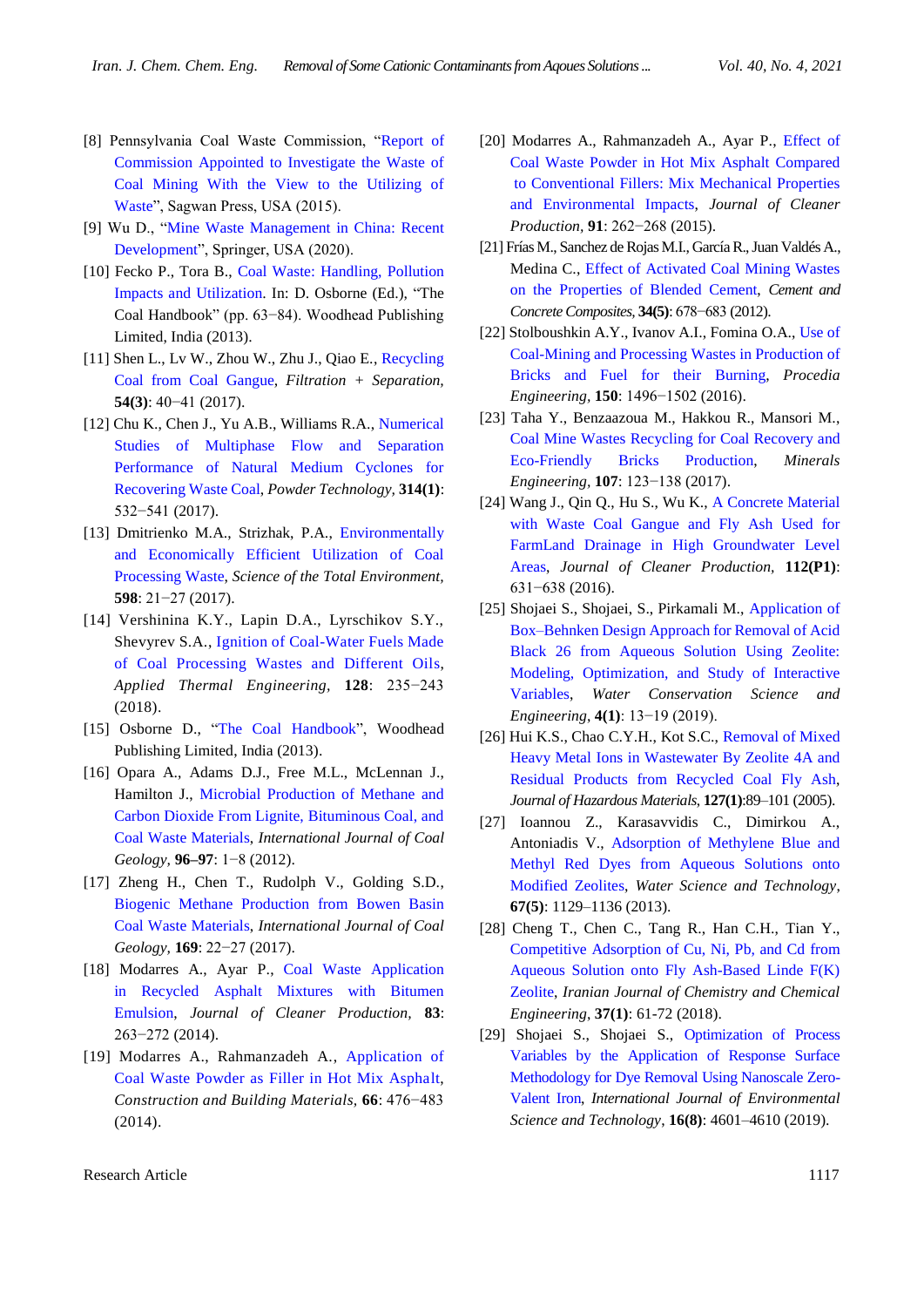- [30] Shojaei S., Shojaei S., Sasani M., [The Efficiency of](https://link.springer.com/article/10.1007/s40808-017-0287-y)  [Eliminating Direct Red 81 by Zero-Valent Iron](https://link.springer.com/article/10.1007/s40808-017-0287-y)  [Nanoparticles from Aqueous Solutions Using](https://link.springer.com/article/10.1007/s40808-017-0287-y)  [Response Surface Model \(RSM\),](https://link.springer.com/article/10.1007/s40808-017-0287-y) *Modeling Earth Systems and Environment*, **3(1)**: 27 (2017).
- [31] Shojaei S., Khammarnia S., Shojaei S., Sasani M., [Removal of Reactive Red 198 by Nanoparticle Zero](http://www.jwent.net/article_25279_9a5bf2bfc1648566399ec44f6dbd4f34)  [Valent Iron in the Presence of Hydrogen Peroxide,](http://www.jwent.net/article_25279_9a5bf2bfc1648566399ec44f6dbd4f34) *Journal of Water and Environmental Nanotechnology*, **2(2)**: 129–135 (2017).
- [32] Shojaei S., Ahmadi J., Davoodabadi Farahani M., Mehdizadehd B., Pirkamali M., [Removal of Crystal](http://www.jwent.net/article_34598.html)  [Violet Using Nanozeolite-X From Aqueous Solution:](http://www.jwent.net/article_34598.html)  [Central Composite Design Optimization Study,](http://www.jwent.net/article_34598.html) *Journal of Water and Environmental Nanotechnology*, **4(1)**: 40–47 (2019).
- [33] Shojaei S., Shojaei S., [Experimental Design and](https://link.springer.com/article/10.1007/s41207-017-0026-9)  [Modeling of Removal of Acid Green 25 Dye by](https://link.springer.com/article/10.1007/s41207-017-0026-9)  [Nanoscale Zero-Valent Iron,](https://link.springer.com/article/10.1007/s41207-017-0026-9) *Euro-Mediterranean Journal for Environmental Integration*, **2(1)**: 15 (2017).
- [34] Maamoun I., Eljamal O., Khalil A.M.E., Sugihara Y., Matsunaga, N., [Phosphate Removal Through Nano-](https://link.springer.com/article/10.1007/s11242-018-1124-0)[Zero-Valent Iron Permeable Reactive Barrier;](https://link.springer.com/article/10.1007/s11242-018-1124-0)  [Column Experiment and Reactive Solute Transport](https://link.springer.com/article/10.1007/s11242-018-1124-0)  [Modelling,](https://link.springer.com/article/10.1007/s11242-018-1124-0) *Transport in Porous Media*, **125(2)**: 395– 412 (2018).
- [35] Goleij M., Fakhraee H., [Response Surface](http://www.ijcce.ac.ir/article_25481.html)  [Methodology Optimization of Cobalt \(II\) and Lead](http://www.ijcce.ac.ir/article_25481.html)  [\(II\) Removal from Aqueous Solution Using](http://www.ijcce.ac.ir/article_25481.html) MWCNT-Fe3O<sup>4</sup> [nanocomposite,](http://www.ijcce.ac.ir/article_25481.html) *Iranian Journal of Chemistry and Chemical Engineering (IJCCE)*, **36(5)**: 129–141 (2017).
- [36] Navaei Diva T., Zare K., Taleshi F., Yousefi M., Removal of  $Cd^{2+}$  from Aqueous Solution by Nickel [Oxide/CNT Nanocomposites,](http://www.ijcce.ac.ir/article_30130.html) *Iranian Journal of Chemistry and Chemical Engineering (IJCCE)*, **38(1)**:141–154 (2019).
- [37] Mehr H.V., Saffari J., Mohammadi S.Z., Shojaei S., [The Removal of Methyl Violet 2B Dye Using Palm](https://link.springer.com/article/10.1007/s13762-019-02271-0)  [Kernel Activated Carbon: Thermodynamic and](https://link.springer.com/article/10.1007/s13762-019-02271-0)  [Kinetics Model,](https://link.springer.com/article/10.1007/s13762-019-02271-0) *International Journal of Environmental Science and Technology*, 1-10 (2019).
- [38] Hameed B.H., Equilibrium and Kinetic Studies of [Methyl Violet Sorption by Agricultural Waste,](https://www.sciencedirect.com/science/article/abs/pii/S0304389407014276) *Journal of Hazardous Materials*, **154(1)**: 204–212 (2008).
- [39] Ho Y.S., Chiang T.H., Hsueh Y.M., [Removal of Basic](https://www.sciencedirect.com/science/article/pii/S0032959203004588)  [Dye from Aqueous Solution Using Tree Fern as a](https://www.sciencedirect.com/science/article/pii/S0032959203004588) [Biosorbent,](https://www.sciencedirect.com/science/article/pii/S0032959203004588) *Process Biochemistry*, **40(1)**: 119–124 (2005).
- [40] Sanchooli Moghaddam M., Rahdar S., Taghavi M., [Cadmium Removal from Aqueous Solutions Using](http://www.ijcce.ac.ir/article_22058.html)  [Saxaul Tree Ash,](http://www.ijcce.ac.ir/article_22058.html) *Iranian Journal of Chemistry and Chemical Engineering (IJCCE)*, **35(3)**:45–52 (2016).
- [41] Mubarak N.M., Sahu J.N., Abdullah E.C., [Synthesis](http://www.ijcce.ac.ir/article_35426.html)  [of Novel Magnetic Biochar Using Microwave](http://www.ijcce.ac.ir/article_35426.html)  [Heating for Removal of Arsenic from Waste Water,](http://www.ijcce.ac.ir/article_35426.html) *Iranian Journal of Chemistry and Chemical Engineering (IJCCE)*, **37(5)**:111–115 (2018).
- [42] Visa, M., Duta, A.,  $TiO<sub>2</sub>/Fly$  Ash Novel Substrate for [Simultaneous Removal of Heavy Metals and](https://www.sciencedirect.com/science/article/pii/S1385894713003872)  [Surfactants,](https://www.sciencedirect.com/science/article/pii/S1385894713003872) *Chemical Engineering Journal*, **223**: 860–868 (2013).
- [43] Okte, A., Karamanis, D., Tuncel, D., Dual Functionality of TiO2[-Flyash Nanocomposites: Water](https://www.sciencedirect.com/science/article/abs/pii/S0920586114000662)  [Vapor Adsorption and Photocatalysis,](https://www.sciencedirect.com/science/article/abs/pii/S0920586114000662) *Catalysis Today*, **230**: 205–213 (2014).
- [44] Yang, L., Wang, F., Hakki, A., Macphee, D.E., Liu, P., Hu, S., [The influence of Zeolites Fly Ash Bead/TiO](https://www.sciencedirect.com/science/article/abs/pii/S0169433216318918)<sub>2</sub> [Composite Material Surface Morphologies on their](https://www.sciencedirect.com/science/article/abs/pii/S0169433216318918)  [Adsorption and Photocatalytic Performance,](https://www.sciencedirect.com/science/article/abs/pii/S0169433216318918) *Applied Surface Science*, **392**: 687–696 (2017).
- [45] Joshi, M.K., Pant, H.R., Liao, N., Kim, J.H., Kim, H.J., Park, C.H., Kim, C.S., [In-Situ Deposition](https://www.sciencedirect.com/science/article/abs/pii/S002197971500421X)  [of Silver−Iron Oxide Nanoparticles on the Surface](https://www.sciencedirect.com/science/article/abs/pii/S002197971500421X)  [of Fly Ash for Water Purification,](https://www.sciencedirect.com/science/article/abs/pii/S002197971500421X) *Journal of Colloid and Interface Science*, **453**: 159–168 (2015).
- [46] Karanac, M., Đolić, M., Veličković, Z., Kapidžić, A., Ivanovski, V., Mitrić, M., Marinković, A., [Efficient](https://www.ncbi.nlm.nih.gov/pubmed/30055459)  [Multistep Arsenate Removal onto Magnetite](https://www.ncbi.nlm.nih.gov/pubmed/30055459)  [Modified Fly Ash,](https://www.ncbi.nlm.nih.gov/pubmed/30055459) *Journal of Environmental Management*, **224**: 263–276 (2018).
- [47] Chirkst D.E., Lobacheva O.L., Berlinskii I.V., Sulimova M.A., Recovery and Separation of  $Ce^{3+}$  and Y3+ [Ions from Aqueous Solutions By Ion Flotation,](https://link.springer.com/article/10.1134/S1070427209080096) *Russian Journal of Applied Chemistry,*  **82(8)**: 1370−1374 (2009).
- [48] Chirkst D.E., Lobacheva O.L., Dzhevaga N.V., [Ion](https://link.springer.com/article/10.1134/S1070427211090035)  [Flotation of Rare-Earth Metals with Sodium Dodecyl](https://link.springer.com/article/10.1134/S1070427211090035)  [Sulfate,](https://link.springer.com/article/10.1134/S1070427211090035) *Russian Journal of Applied Chemistry,* **84**: 1424−1430 (2011).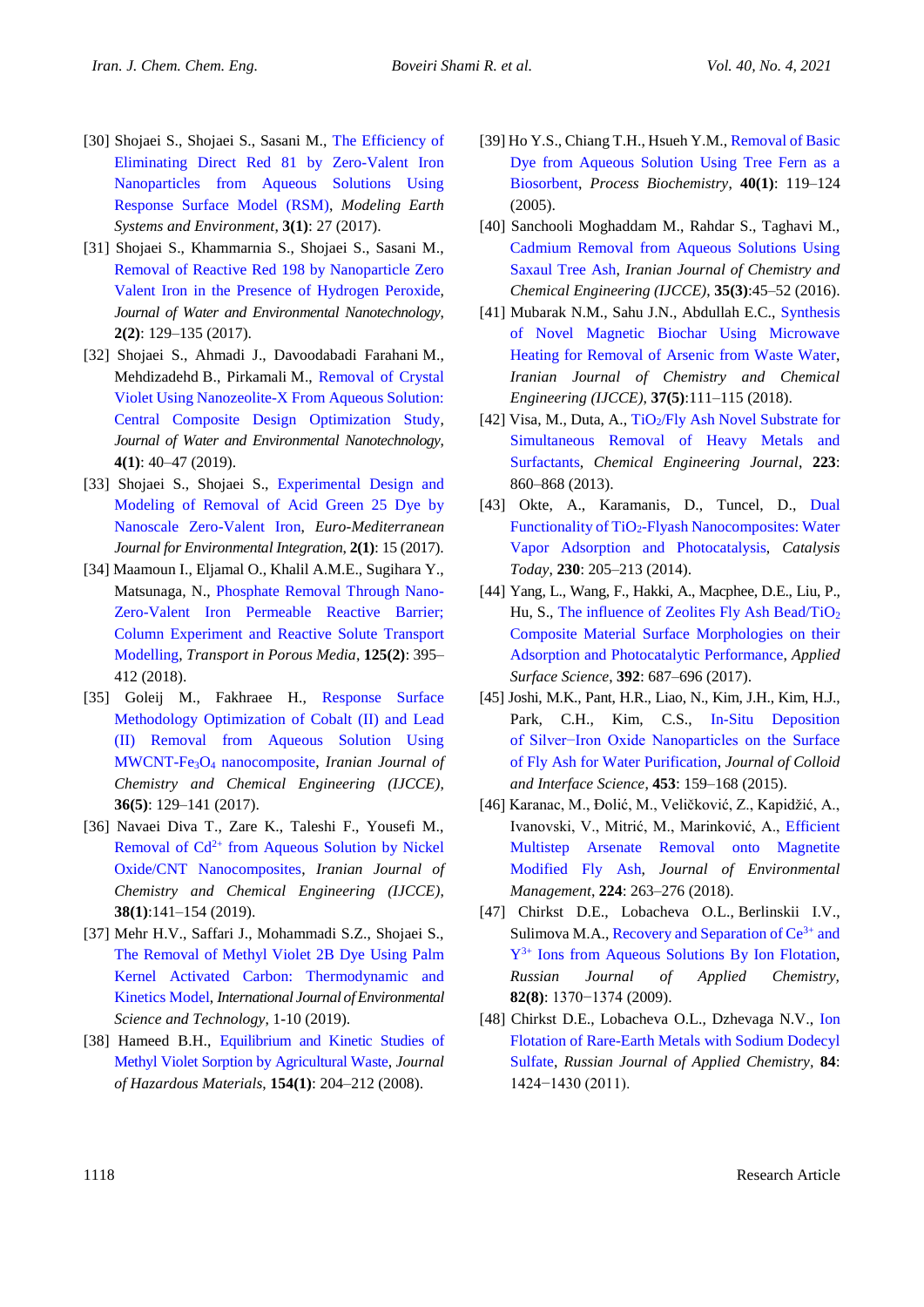- [49] Chirkst D.E., Lobacheva O.L., Dzhevaga N.V., [Ion](https://link.springer.com/article/10.1134/S1070427212010053)  [Flotation of Lanthanum\(III\) And Holmium\(III\) from](https://link.springer.com/article/10.1134/S1070427212010053)  [Nitrate and Nitrate-Chloride Media,](https://link.springer.com/article/10.1134/S1070427212010053) *Russian Journal of Applied Chemistry,* **85(1)**: 25−28 (2012).
- [50] Saitoh T., Saitoh M., Hattori C., Hiraide M., [Rapid](http://www.sciencedirect.com/science/article/pii/S2213343713002303)  [Removal of Cationic Dyes from Water by](http://www.sciencedirect.com/science/article/pii/S2213343713002303)  [Coprecipitation with Aluminum Hydroxide and](http://www.sciencedirect.com/science/article/pii/S2213343713002303)  [Sodium Dodecyl Sulfate,](http://www.sciencedirect.com/science/article/pii/S2213343713002303) *Journal of Environmental Chemical Engineering,* **2(1)**: 752−758 (2014).
- [51] Jafari M., Abdollahzadeh A.A., Aghababaei F., [Copper Ion Recovery from Mine Water by Ion](https://link.springer.com/article/10.1007/s10230-016-0408-2)  [Flotation,](https://link.springer.com/article/10.1007/s10230-016-0408-2) *Mine Water and the Environment,* **36(2)**: 323−327 (2017).
- [52] Yang H.S., Han K.H., Kang D.W., Kim, Y.H., [Removal](https://link.springer.com/article/10.1007/BF02705992)  [of Metal Ions by Ultrafiltration of a Micellar Solution](https://link.springer.com/article/10.1007/BF02705992)  [Containing Anionic Surfactant,](https://link.springer.com/article/10.1007/BF02705992) *Korean Journal of Chemical Engineering,* **13(5)**: 448−452 (1996).
- [53] Park S.J., Yoon H.H., Song S.K., Solubilization and [Micellarenhanced Ultrafiltration of](https://link.springer.com/article/10.1007/BF02706817) *o*-cresol by [Sodium Dodecyl Sulfate Micelles,](https://link.springer.com/article/10.1007/BF02706817) *Korean Journal of Chemical Engineering,* **14(4)**: 233−240 (1997).
- [54] Ramenskaya L.M., Kraeva O.V., [Dissociation](https://link.springer.com/article/10.1134/S0036024406010146)  [Constants for the Zinc\(II\)-8-hydroxyquinoline](https://link.springer.com/article/10.1134/S0036024406010146)  [Complexes in Aqueous and Sodium Dodecyl Sulfate](https://link.springer.com/article/10.1134/S0036024406010146)  [Micellar Solutions,](https://link.springer.com/article/10.1134/S0036024406010146) *Russian Journal of Physical Chemistry,* **80(1)**: 90-94 (2006).
- [55] Mungray A.A., Kulkarni S.V., Mungray A.K., [Removal of Heavy Metals from Wastewater Using](https://link.springer.com/article/10.2478/s11532-011-0134-3)  [Micellar Enhanced Ultrafiltration Technique:](https://link.springer.com/article/10.2478/s11532-011-0134-3)  [AReview,](https://link.springer.com/article/10.2478/s11532-011-0134-3) *Central European Journal of Chemistry,*  **10(1)**: 27−46 (2012).
- [56] Zhou H., Han G., Fu D., Chang Y., Xiao Y., Zhai H-J., [Petal-Shaped poly\(3,4](http://www.sciencedirect.com/science/article/pii/S037877531401338X) [ethylenedioxythiophene\)/Sodium Dodecyl Sulfate-](http://www.sciencedirect.com/science/article/pii/S037877531401338X)[Graphene Oxide Intercalation Composites for](http://www.sciencedirect.com/science/article/pii/S037877531401338X) High-[Performance Electrochemical Energy Storage,](http://www.sciencedirect.com/science/article/pii/S037877531401338X) *Journal of Power Sources,* **272**: 203−210 (2014).
- [57] Shawabkeh R.A., Abu-Nameh E.S.M., [Absorption of](https://link.springer.com/article/10.1134/S1061933X07030143)  [Phenol and Methylene Blue by Activated Carbon](https://link.springer.com/article/10.1134/S1061933X07030143)  [from Pecan Shells,](https://link.springer.com/article/10.1134/S1061933X07030143) *Colloid Journal,* **69(3)**: 355−359 (2007).
- [58] Ivanets M.G., Savitskaya T.A., Nevar T.N., Grinshpan D.D., [Adsorptive and Structural](https://link.springer.com/article/10.1134/S0020168511100098)  [Characteristics of Carbon Sorbents,](https://link.springer.com/article/10.1134/S0020168511100098) *Inorganic Materials,* **47**: 1170−1175 (2011).
- [59] Song X-I., Zhang M-W., Zhang Y., Huang S-T., Geng B-Y., Meng R-B., et al., [Surface Modification](https://link.springer.com/article/10.1007/s11771-013-1598-4)  [of Coconut-Based Activated Carbon by SDS and Its](https://link.springer.com/article/10.1007/s11771-013-1598-4)  [Effects on Pb](https://link.springer.com/article/10.1007/s11771-013-1598-4)2+ Adsorption, *Journal of Central South University,* **20**(5): 1156−1160 (2013).
- [60] Totur D., Bozkurt S.S., Merdivan M., [Use of](https://link.springer.com/article/10.1007/s10967-011-1410-6)  [Pyrocatechol Violet Modified Sodium Dodecyl](https://link.springer.com/article/10.1007/s10967-011-1410-6)  [Sulfate Coated on Alumina for Separation and](https://link.springer.com/article/10.1007/s10967-011-1410-6)  [Preconcentration of Uranium\(VI\),](https://link.springer.com/article/10.1007/s10967-011-1410-6) *Journal of Radioanalytical and Nuclear Chemistry,* **292(1)**: 321−327 (2012).
- [61] Mohammed R., El-Maghrabi H.H., Younes A.A., Farag A.B., Mikhail S., Riad M., [SDS-Goethite](http://www.sciencedirect.com/science/article/pii/S016773221633344X)  [Adsorbent Material Preparation, Structural](http://www.sciencedirect.com/science/article/pii/S016773221633344X)  [Characterization and the Kinetics of the Manganese](http://www.sciencedirect.com/science/article/pii/S016773221633344X)  [Adsorption,](http://www.sciencedirect.com/science/article/pii/S016773221633344X) *Journal of Molecular Liquids,* **231**: 499−508 (2017).
- [62] Reeve P.J., Fallowfield H.W., Natural and Surfactant [Modified Zeolites: A Review of Their Applications](http://www.sciencedirect.com/science/article/pii/S0301479717309465?via%3Dihub)  [for Water Remediation with a Focus on Surfactant](http://www.sciencedirect.com/science/article/pii/S0301479717309465?via%3Dihub)  [Desorption and Toxicity Towards Microorganisms,](http://www.sciencedirect.com/science/article/pii/S0301479717309465?via%3Dihub) *Journal of Environmental Management,* **205**: 253- 261 (2018).
- [63] Naushad M., Alothman Z.A., Alam M.M., Awual M.R., Eldesoky G.E., Islam M., [Synthesis of Sodium](https://link.springer.com/article/10.1007/s13738-015-0642-8)  [Dodecyl Sulfate-Supported Nanocomposite Cation](https://link.springer.com/article/10.1007/s13738-015-0642-8)  [Exchanger: Removal and Recovery of Cu2+](https://link.springer.com/article/10.1007/s13738-015-0642-8) from [Synthetic, Pharmaceutical and Alloy Samples,](https://link.springer.com/article/10.1007/s13738-015-0642-8) *Journal of the Iranian Chemical Society,* **12(9)**: 1677- 1686 (2015).
- [64] Sobhanardakani S., Ahmadi M., Zandipak R., [Efficient Removal of Cu\(II\) and Pb\(II\) Heavy](http://aqua.iwaponline.com/content/early/2016/03/21/aqua.2016.100)  [Mmetal Ions from Water Samples Using 2,4](http://aqua.iwaponline.com/content/early/2016/03/21/aqua.2016.100) [dinitrophenylhydrazine Loaded Sodium Dodecyl](http://aqua.iwaponline.com/content/early/2016/03/21/aqua.2016.100)  [Sulfate-Coated Magnetite Nanoparticles,](http://aqua.iwaponline.com/content/early/2016/03/21/aqua.2016.100) *Journal of Water Supply: Research and Technology,* **65**: 361−372 (2016).
- [65] Sobhanardakani S., Zandipak R., [2,4-](https://link.springer.com/article/10.1007/s10661-015-4635-y) [Dinitrophenylhydrazine Functionalized Sodium](https://link.springer.com/article/10.1007/s10661-015-4635-y)  [Sodecyl Sulfate-Coated Magnetite Nanoparticles for](https://link.springer.com/article/10.1007/s10661-015-4635-y)  [Effective Removal of Cd\(II\) and Ni\(II\) Ions from](https://link.springer.com/article/10.1007/s10661-015-4635-y)  [Water Samples,](https://link.springer.com/article/10.1007/s10661-015-4635-y) *Environmental Monitoring and Assessment,* **187**: 1−14 (2015).
- [66] Montgomery D.C., "Design and Analysis of [Experiments"](https://books.google.com/books/about/Design_and_Analysis_of_Experiments.html?id=kMMJAm5bD34C), John Wiley & Sons, New York (2008).